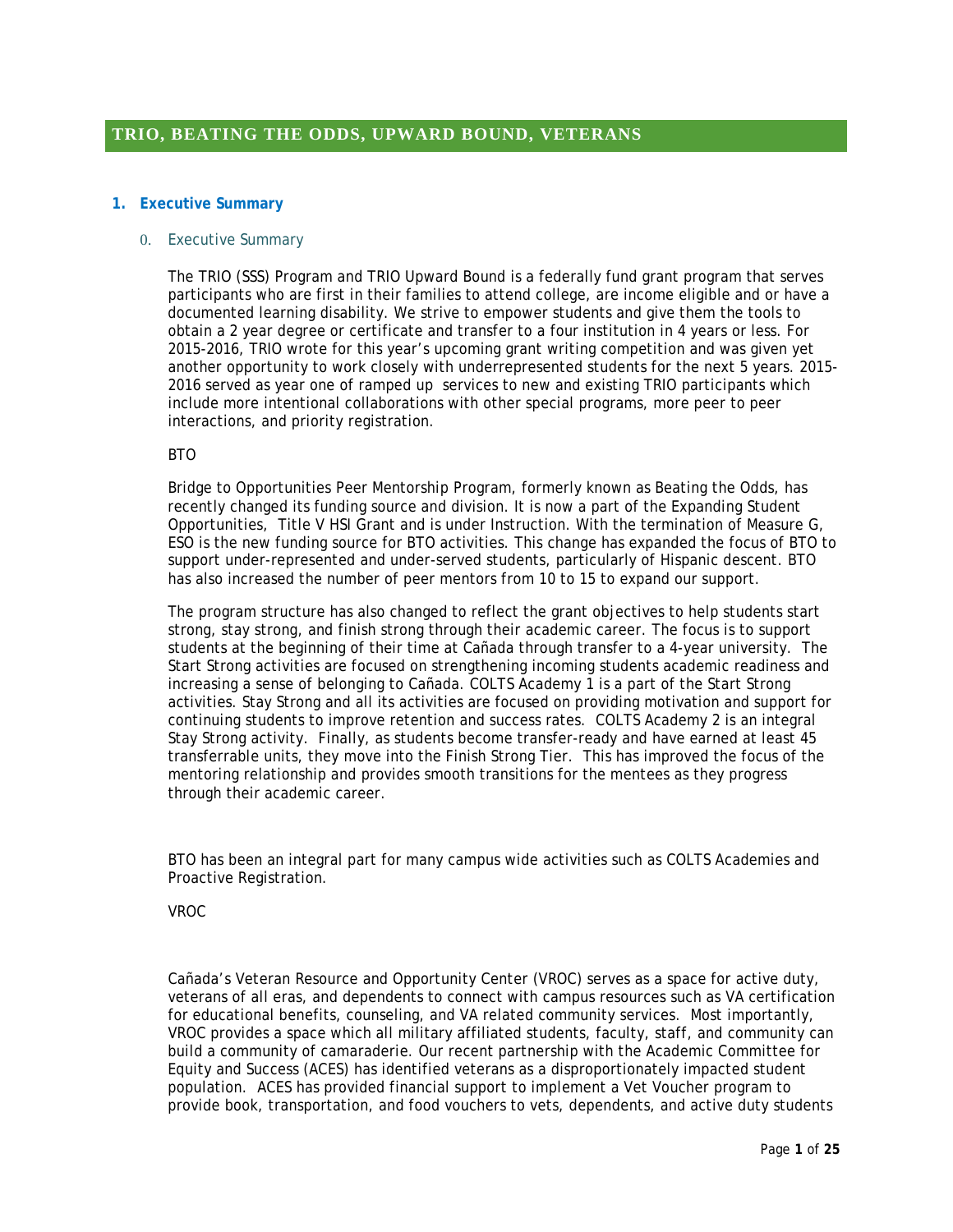who are currently enrolled at Cañada College. This has increased the contacts between VROC and eligible students. Our outreach efforts need to improve so that we can meet the needs of this student population. We are also working district-wide with College of San Mateo and Skyline's Veterans Resource Centers to develop a pathway for our military affiliated students within our district.

## **2. Program Context**

1. Mission: How does your program align with the college's mission? If your program has a mission statement, include it here.

## TRIO SSS

The mission of the Cañada College TRIO-SSS Program is to provide educational support services to traditionally underrepresented students who are first generation, low-income and/or disabled. The focus of the program is to assist students as they work toward obtaining an associate degree and/or transfer to a four-year college/university. In a welcoming environment, the program offers participants a variety of support services such as academic, career and personal counseling, priority registration, financial literacy assistance, college visits, and educational, social and cultural enrichment activities.

### TRIO Upward Bound

It is the mission of Cañada College to ensure that students from diverse backgrounds achieve their educational goals by providing quality instruction in transfer and general education courses, professional/technical programs, basic skills and activities that foster students' personal development and academic success. Cañada College accepts responsibility for serving the community's diverse needs for lifelong enrichment and highly values close teacher to student teaching and learning relationships, support services and a co-curricular environment that contributes to personal growth and success for students.

It is the mission of Canada College's Upward Bound TRiO Program to provide participants with the preparation and opportunity to access and enter post-secondary education through the values of Education, Diversity, and Community.

Our vision is to transform communities and families through education- one degree at a time. Our students are low-income and first-generation and require intrusive support and unique resources to address their needs. Providing services and an educational program that addresses their needs and aligns with their goals and aspirations is key.

### BTO

Bridge to Opportunities Peer Mentorship Program (formerly known as Beating the Odds Peer Mentorship Program) provides support to students throughout their college experience beginning with their transition into their first year in college up until their successful transfer into a 4-year university. The mission of program is to foster academic excellence through peer-to-peer support. Peer mentors support their student mentees by encouraging them to embrace college life and increase their knowledge about resources that will help them succeed.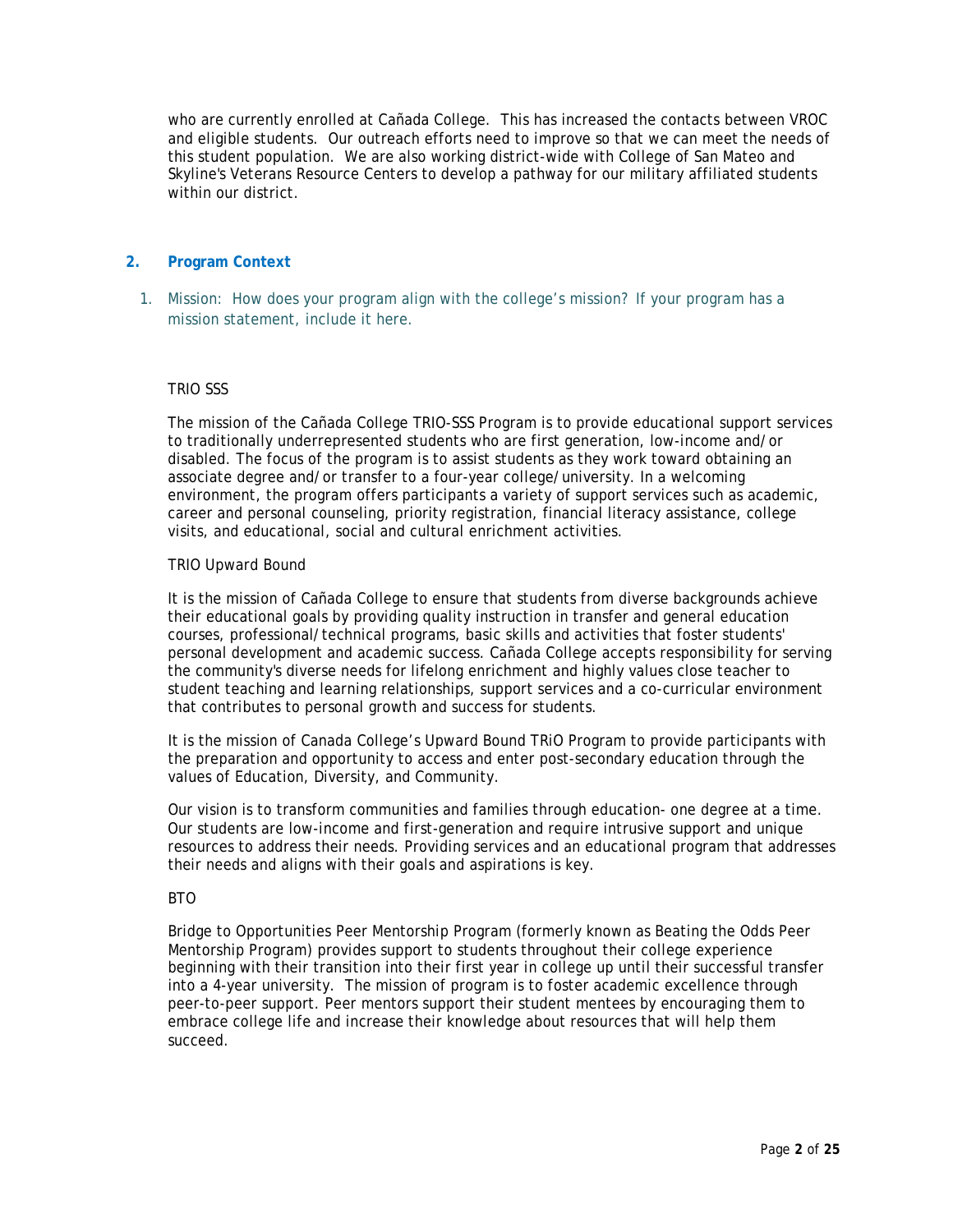This is aligned with the EMP Completion Objective 2.8: Improve progress by creating opportunities for faculty-student and student-student (peer) mentorships.

## VROC

The Veterans Resource and Opportunity Center (VROC) is committed to the task of supporting active military, veteran, and dependent needs while in attendance at Cañada College and beyond. VROC's vision is to provide active duty, veterans of all eras, and dependents returning to school with personalized service and encouragement through connection with admissions & records/counseling services/financial-aid, fellow veterans, and veteran related agencies and organizations.

## 2. Program Description

TRIO SSS

## Who We Are

TRIO Student Support Services (SSS) is one of the eight Federal TRIO programs designed to provide academic, social and personal support for students, to assist them in navigating the community college system, and to motivate them towards a successful completion of their Associate's Degree and transfer requirements.

## Program Benefits

Our program offers assistance in study skills, tutoring services, academic counseling, mentorship, career guidance, enrichment workshops, transfer tours, assistance in securing admission and financial aid, and the overall support of the entire staff.

#### Who We Serve

You are eligible to apply for TRIO if you are a U.S. citizen or permanent resident AND ONE of the following:

- Low-Income
- First Generation College Student\*
- Physically/Learning Disabled

Students must also demonstrate significant academic need to be eligible for TRIO-SSS.

## TRIO Upward Bound

TRIO Upward Bound is a federally funded pre-college program designed to assist low-income and first generation students prepare for college. In partnership with Sequoia High School, our program serves high school students from the communities of East Palo Alto and North Fair Oaks.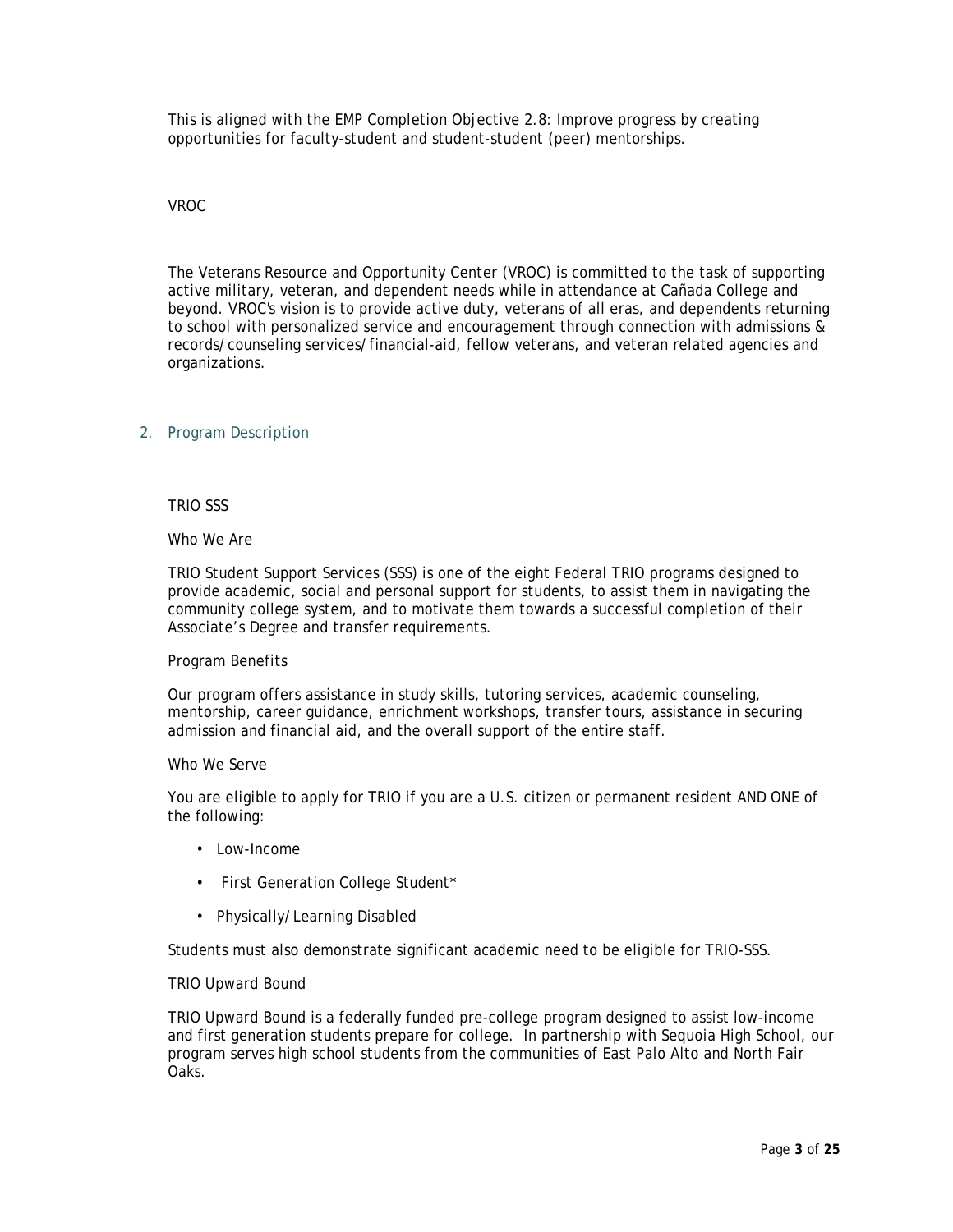The Upward Bound Program operates year round program. The school year consists of monthly Saturday workshops at Cañada College and weekly tutoring. In addition, other services are offered to support the students such as academic advising. During the summer, Upward Bound students participate in a six week program offering academic courses, college and career workshops, field trips and cultural activities. All classes are taught on the Cañada College campus and address their needs to become better prepared students.

### **BTO**

The Bridge to Opportunities (BTO) Peer Mentorship Program is an Expanding Student Opportunities Title V grant activity. The program serves Hispanic students and underrepresented and underserved student populations. The focus of the program is to provide peer mentorship and support to students throughout their academic career from start to finish as they transfer to a 4-year degree. Mentorship is divided into three tiers:

Start Strong: Peer mentorship is provided to students transitioning into their first year at Cañada to build their academic toolkit for success.

Stay Strong: As students continue with their college education, peer mentorship is provided to encourage students to persist with their education, motivate them to continue to excel academically in order to reach their transfer and graduation objective.

Finish Strong: Peer mentorship is provided to support students who are transfer-ready and assist them with the transfer process while maintaining academic excellence.

In addition to the peer support, BTO provides workshops on academic strategies and study skills, transfer readiness support in collaboration with transfer programs,academic counseling, and book vouchers.

## VROC

VROC offers a variety of services to active duty, veterans of all eras, and dependents including:

• Academic Assistance:

Admission Assistance Veteran Benefit Assistance (Educational/Vocational, Medical, Psycho-social) Academic Counseling Placement Testing Financial Aid/Scholarship/Work-study Vet Vouchers for books, transportation, and food Mentorship

- Community and Resource Assistance:
- VROC sponsored Eat & Greet Luncheon (currently held noon-1pm, every Tuesday) Pastry Wednesday-donated by local business Vet Center/VA informational seminars San Mateo County Resources Employment Opportunities Student club—Veterans & Friends of Canada (on hiatus) College Community Involvement Veterans Day Community Observance Integrated activities with Associated Students of Cañada College (ASCC)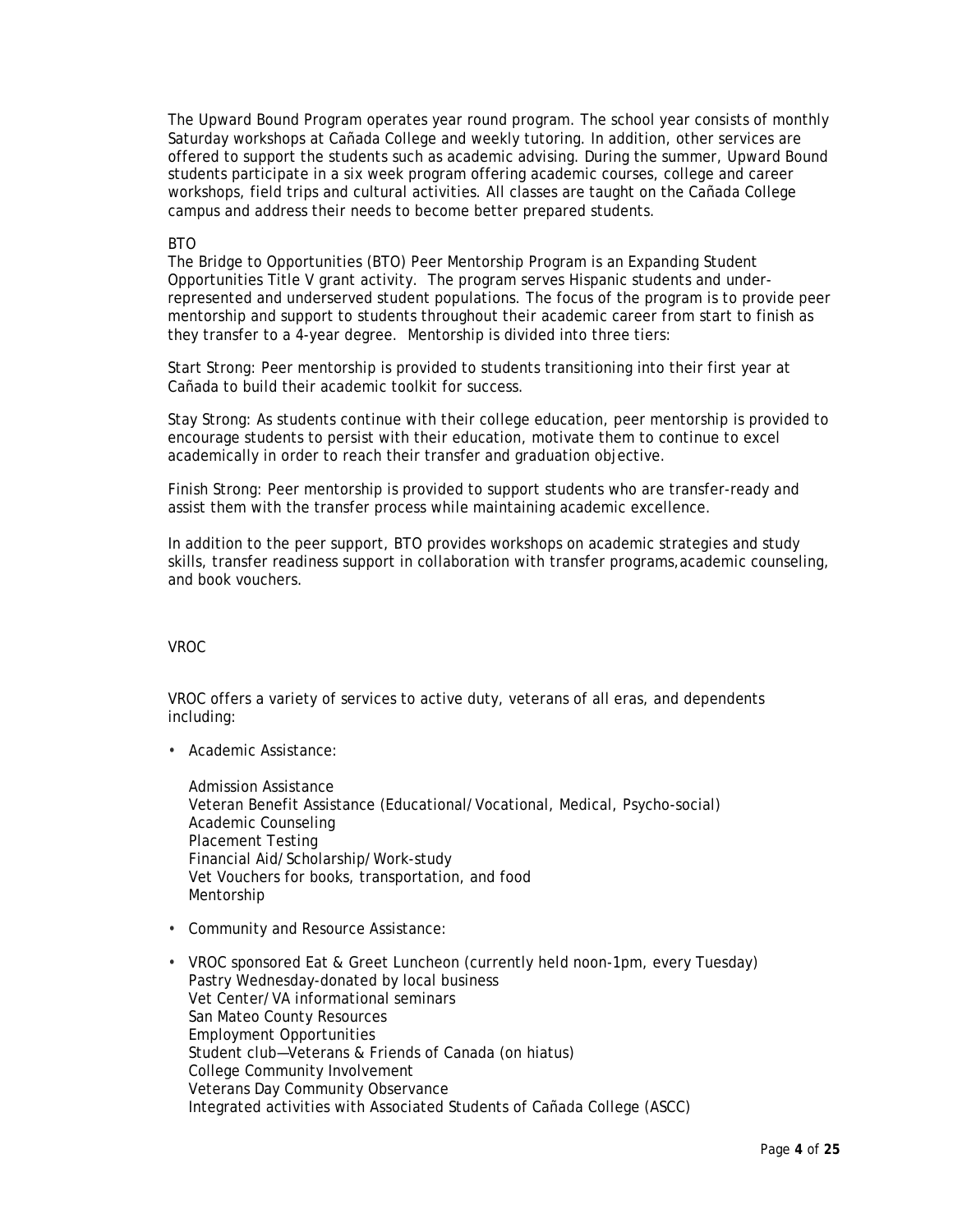### 3. Community and Labor Needs

TRIO SSS- N/A

### TRIO Upward Bound

Upward Bound partners with local youth serving community agencies to bring 21st Century skills to the TRIO population. We have offered workshops and classes during the summer based on students' needs and interests. In TRIO Upward Bound, we are striving to have our students be college, career, and life ready. They all have opportunities to apply to internships or attend activities that increase their awareness of careers and necessary preparation for those careers. In addition, we always share information about social resources available in the community for families. We share information about financial literacy, SparkPoint, and other safety net programs.

### BTO

Bridge to Opportunities (BTO) is a grant funded activity through the Expanding Students Opportunities Title V HSI grant. We are currently approaching the end of our 2nd year of this 5 year grant. Considerations will need to be made to determine how to institutionalize the peer mentorship program and related activities such as COLTS Academy 1, 2, and 3.

The program is currently staffed by an 80% (30 hr/week) Program Services Coordinator, 15 peer mentors funded through ESO, and 5 peer mentors funded through A2B. With the demand for more mentors and training to serve undocumented students, it is recommended to increase the PSC from 80% to 100% FTE.

#### VROC

With the increasing number of veteran, active duty, and dependents attending Cañada and the growing collaboration district wide, there is an increased need to provide more staff in VROC. Currently, VROC is supervised by a 20% (7.5 hrs/week) Program Services Coordinator. The center remains unsupervised during most of the week which impacts the delivery of services, addressing the needs of our military-affiliated (veterans of all eras, active duty, and dependents) community, and cultivating an informed campus community on effective practices to support this population.

Our veteran population who are recently discharged from the military are provided with more educational benefits through the Chapter 33, Post 911 GI Bill. Chapter 33 offers Basic Allowance for Housing(BAH) to cover the cost of tuition, educational materials, and living expenses. However, of the three SMCCCD schools Cañada college offers the lowest amount for BAH.

## **3. Looking Back**

#### 4. Major Accomplishments:

TRIO SSS

#### Renewed Grant for another 5 years

TRIO ended its 5 year grant cycle in the last academic year 2014-2015. Thankfully we assembled a strong writing team to submit a successful grant for the 2015-2020 grant cycle competition. The TRIO staff with the help of Assocciates' 2 Bachelors' (A2B) program staff, Learning Center Director, Vice President of Student Services and Beating the Odd Peer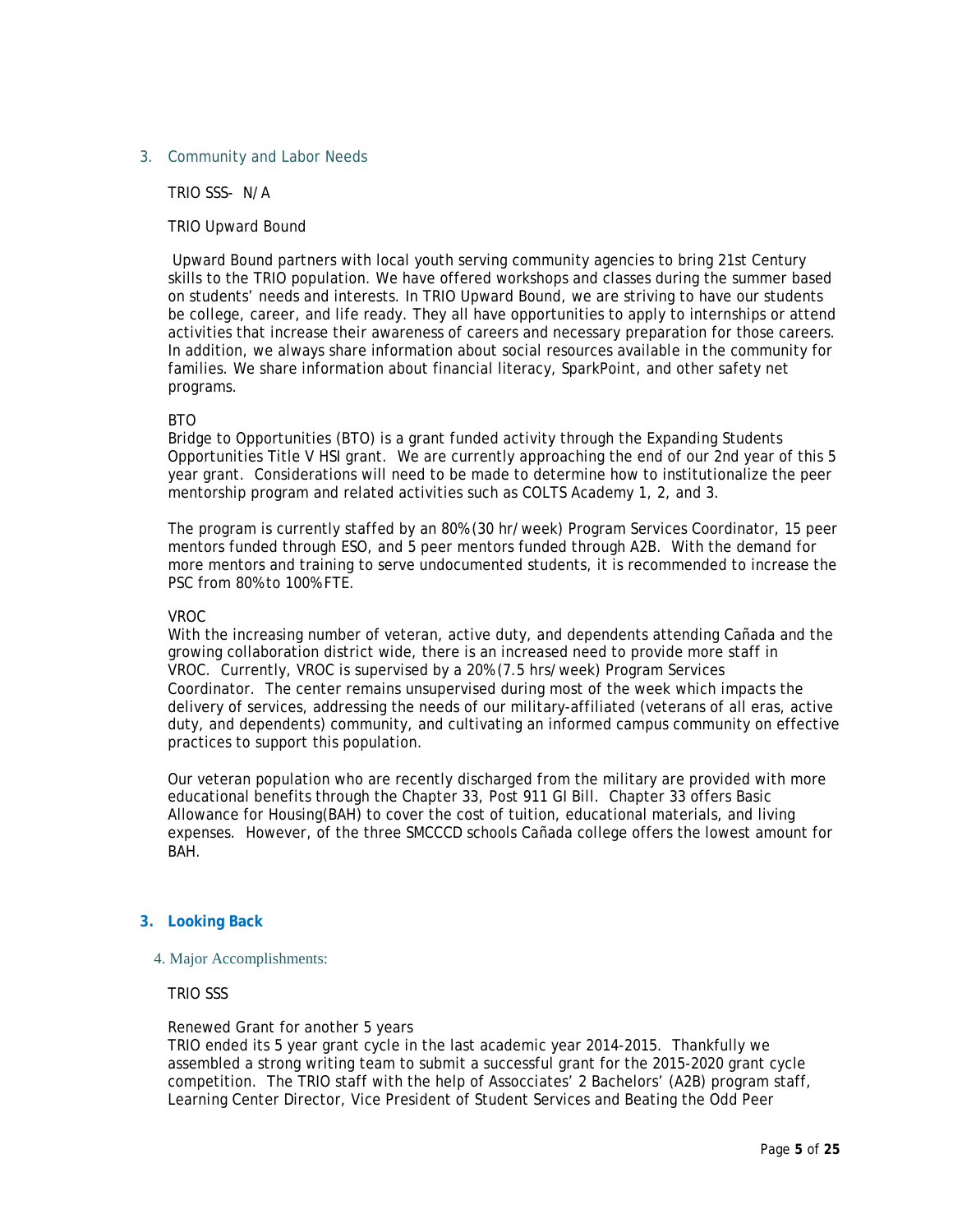Mentorship program coordinator colleagues worked diligently to write a new grant for the TRIO program that heavily emphasized transfer, collaboration services, and mentorship for new TRIO students. Using an intrusive, experiential learning approach, the new TRIO requirements require an increased amount in transfer and retention numbers as well as using a portfolio style approach to tracking student progress and benchmarks.

### New Full Time Staff

TRIO Student Support Services has undergone many changes since its last academic year. Our 50% Program Services Coordinator who also oversaw 2 other programs for peer mentoring and veterans starting last Spring 2015 switched over to just oversee the mentoring and veterans' services. In Spring 2015, thankfully in partnership with Expanding Services Opportunity (ESO) grant, a 50% coordinator for TRIO and 50% ESO program services coordinator (PSC) was newly created. Pat Sehl, our former math instructional aid II, is our new PSC for TRIO and ESO programs. Her role is instrumental in carrying all duties related to transfer services for both programs.

### More Counseling Hours

TRIO counseling offered by adjunct counselor, James Macale and Melissa Alforja is offering more counseling hours per week which is about 20 hours a week to students.

Peer to Peer Interactions- TRIO Ambassador Program

What better way to lead by example than by student to student interactions. Through social competency, self-efficacy, and committed service, student development within TRIO has been a missing component for our program and our participants. Modeling this practice after our sister college, Skyline College, Cañada College, too, can also use more reinforcing measures when it comes to peer interactions. One form of programming that we have found to be successful after working closely with the Skyline College TRIO Program during National TRIO Day (NTD) for the past 5 years is the TRIO Ambassador Program.

NTD has become a 5 year tradition where both our campuses collaborate together to form a full day of workshops related to TRIO, Student Success and Leadership to celebrate and uplift our TRIO participants.

As mentioned in the Competitive Priorities Section 1a of the grant proposal, research suggests that students from socially disadvantaged backgrounds tend to drop out of college at higher rates and earn lower grades compared to their counterparts in large part due to students' concerns about fitting in at college or "difference education" mindsets. The TRIO Ambassador helps to address those issues by having peer representation. "A student is more likely to participate when suggested by their peers," remarked one of the new students.

· The TRIO Ambassador Program encourages active participation of its students in helping to achieve the program's goal of increasing retention and graduation rates of first generation students, low-income students and students with disabilities. "I like that TRIO has Ambassadors. That is what made me want to join TRIO and feel more connected to my school," commented a Skyline TRIO student.

· With purpose driven intention, the TRIO Ambassador program automatically builds in feelings of "connection" and "sense of belonging" aspects that are heavily emphasized in the Competitive Priorities studies 2a of the grant proposal.

· The purpose of the TRIO Ambassador Program is to provide a select number of TRIO students with experience in leadership, event planning, project management, group facilitation, and professionalism while making a positive impact on other program participants.

· The TRIO Ambassador Program proposes to fund 1 TRIO Ambassador and have another TRIO ambassador funded through the federal work study program.

Increased Collaboration with other programs and departments

TRIO has made many efforts to collaborate with other programs in order to provide services not only to our own participants but to entire Cañada community as well. This not only strengthens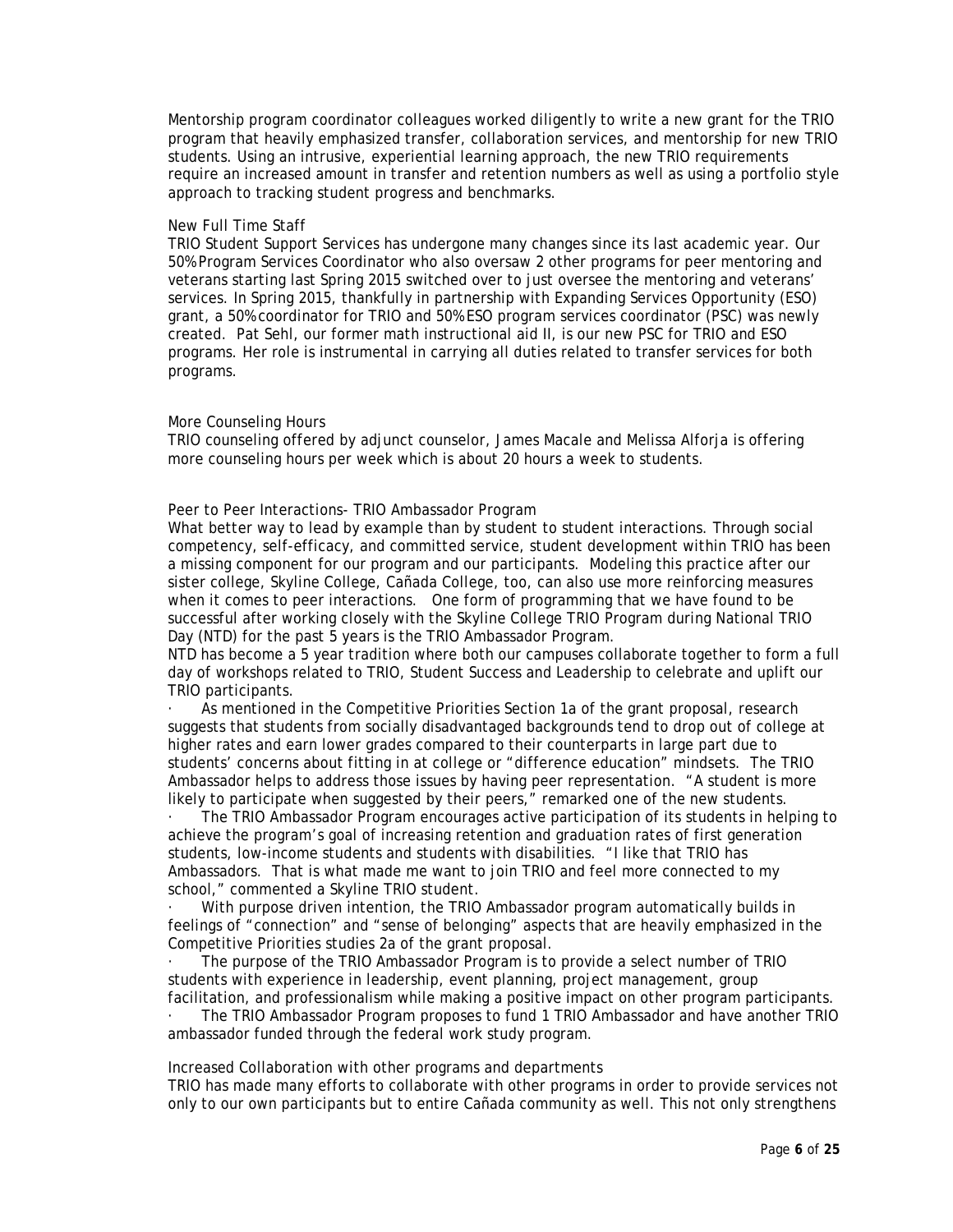Cañada's existing programs but helps to provide a cohesive approach to our students. Here is a list of collaborative efforts:

Summer 2015 COLTS Academy, 1 and 2- Alumni Panel during COLTS 1 Math Jam tabling for TRIO Transfer Ready Program, counseling and workshops on Transfer Admission Planner

### Fall 2015

Transfer Wall, Submit Row-Dedicated Time Every Week from October until Nov 30 Tutoring Collaboration and Support with Learning Center Talk About It Discussion Group offered weekly, throughout the whole semester Proactive Registration Counseling BTO/TRIO/A2B/Tutors- Holiday Potluck Welcome Back TRIO Luncheon CTE Pathways Counseling Presentation BTO/TRIO Peer Mentoring TRIO Ambassador Program- 1 Ambassador for Fall, add another for Spring 2015 Transfer Day Career Fair Transfer Success Tours to CSU East Bay Preview Day

## Spring 2016

- · National TRIO Day, Saturday, February 20th with Upward Bound TRIO Skyline
- · Learning Center Open House, TRIO Trivia Tabling
- · Club Rush, TRIO tabling
- · High School Counselor's Luncheon at Sequoia Union School District
- · Flex Day, TRIO Tabling
- · Transfer Success Tours, Preview Days for UCB, SJSU, UCSC,
- · Career Fair

## TRIO Upward Bound

Some of our major accomplishments include positive parent engagement and the number of graduates entering post-secondary education, 100% of the class of 2015 attended college in the Fall of 2015. In addition, many of our students attend four year institutions after high school graduation, 69% of the class of 2015 attended a four year college directly after graduation from high school. All students completed the FAFSA and received information about financial aid and scholarships.

## Survey 1: San Mateo FNL Chapters

Quantitative data was collected in April 2015 to measure student experiences in the Friday Night Live (FNL) Chapter programs, of which Upward Bound is a member. The survey questions aimed to measure students' level of community engagement and safety, among other noncognitive factors that impact student success.

#### Reflection on Data

This data shows that the Upward Bound program is able to maintain a safe and inclusive environment where students believe that they are able to succeed and feel safe. Students understand the need for a program like Upward Bound and see themselves as change makers within the program. The students feel that they matter and that the program staff support and believe in their abilities and potential to succeed.

Survey 2: Upward Bound summer reflections

Qualitative data was collected July 2015 to measure student experiences and satisfaction in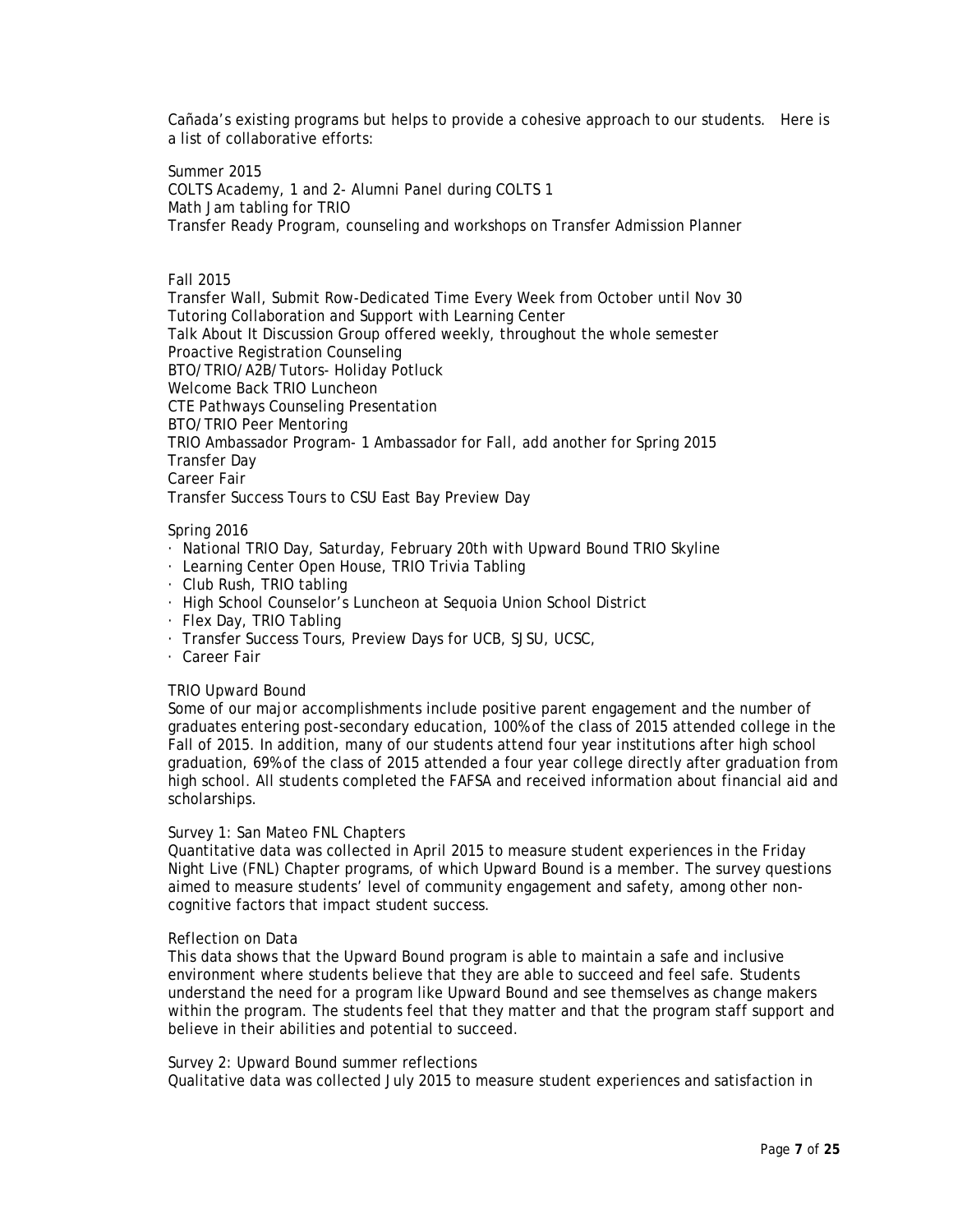the Upward Bound summer program. Program satisfaction is closely related to retention and persistence rates. .

Major Findings of the July 2015 survey:

1. 100% of students reported enjoying participating in the Upward Bound program.

2. 100% of students reported being willing to recommend the Upward Bound program to their peers.

3. 100% of students identified staff as friendly and approachable.

4. 100% of students indicated that they would like to return again next year.

5. Students enjoyed all of the field trips, but many indicated the Disney Family Museum in San Francisco, CA was the most interesting field trip. The theme of summer 2015 was reflecting upon the notion and ideology of the American Dream. Walt Disney was an object lesson.

6. Students felt they could go to staff office hours to get assistance, one student requested the office hours be extended to two hours a day instead of just one hour a day.

7. Students felt supported and listened to by staff, especially Rosalina Mira and Maria Huning. 100% of the staff was requested to return next year.

8. Students indicated that they enjoyed the college tours, learning primarily about admissions, majors, and financial aid during the tours.

BTO

### Program Structure

Start Strong, Stay Strong, and Finish Strong

As previously mentioned, BTO has reorganized itself to align with the grant objectives of the Expanding Student Opportunities HSI grant. The name of the program, structure of mentorship, and activities have changed to improve mentor expectations, program deliverables, and objectives. Mentorship has been expanded into three tiers: Start Strong, Stay Strong, Finish Strong to better serve our student population through all of the transitions in their academic career.

BTO Peer Mentors served as student Panelists for RP Group Institutional Effectiveness Conference at Cañada College

Tutoring and Mentoring

Built relationship between peer mentoring and tutoring through cross-trainings of both student groups, shared leadership of summer 2015 COLTS Academy 2, and peer support offered during Proactive Registration

The teams will be presenting at the upcoming Tutor Expo on the importance of connecting tutoring and peer mentoring programs to maximize support for students served and student workers.

#### DREAMers Support

Continuing to grow support for undocumented, DACA-mented, and AB540 students by:

Collaborating with DREAMers Task Force, Goodwin and Procter, and Community Legal services of East Palo Alto to provide a free DACA clinic for Cañada students. Students also had the opportunity to volunteer and offer Spanish translation and clerical support.

Working with the DREAMers Task Force to develop a DREAMers Center and identify and train future peer mentors who will be assigned to staff the DREAMers Center and providing peer mentorship

Proactive Registration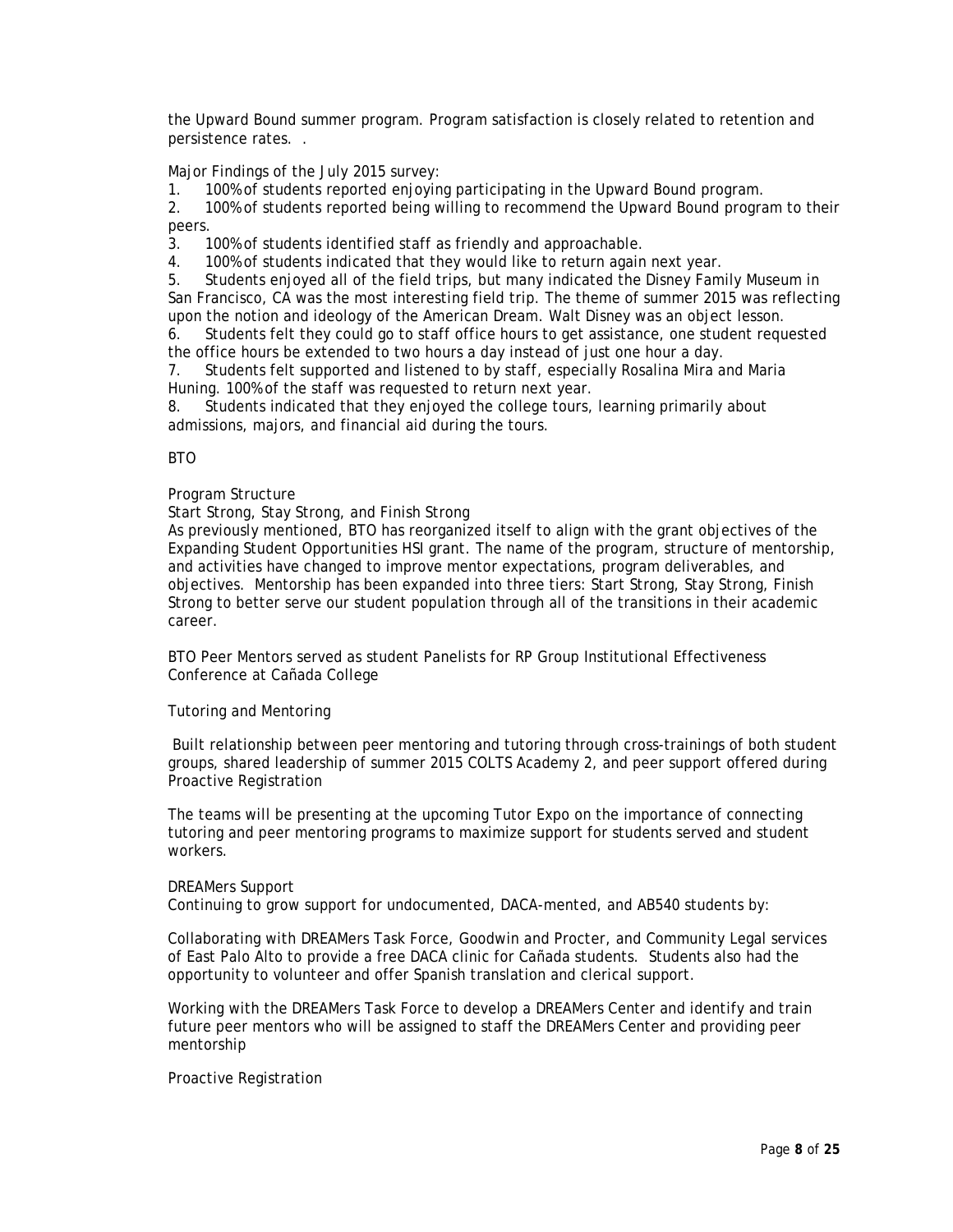In fall 2015, BTO was an integral component of the Proactive Registration event which is a Basic Skills Initiative. Peer mentors and tutors were a part of the support staff who assisted students with accessing through websmart,registering for classes, and participating in all activitie of Proactive Registration. 372 students were served through Proactive Registration. 99% registered for Spring 2016. Currently, 80% of those students are still enrolled in their classes.

#### COLTS Academies

BTO continues to work with various campus programs to host COLTS Academy 1, a one-week abbreviated summer bridge program for incoming Cañada College students who recently graduated from high school. This is a part of the Start Strong activities of the ESO grant to connect students to campus resources, academic strategies, faculty and staff, and peer mentors.

In Summer 2015, we recently added COLTS Academy 2 to support currently enrolled students, particularly those with a below transferable gpa (2.5 or below), students on probation, and student athletes. This academy incorporated activities to continue to encourage success and integrated a 3-hr academic component.

#### VROC

#### Increased services:

Veterans Appreciation Event in Collaboration with International Education Week to host a Veteran Student Panel and a Reveille Ceremony

Partnership with ACES through an ACES Inquiry Project \$50,000 Vet Voucher Program funded through ACES to provide veterans with parking permits, book vouchers,

#### Partnerships:

Established a partnership with San Mateo County Veteran Services Office, Veterans Resource Center of America, College of San Mateo, and Skyline college to initiate collaborative projects such as an upcoming county-wide resource fair

Strengthened collaborative working relationship with College of San Mateo and Skyline Veterans Resource Center to share best practices, processes, and strategies to understanding the diverse needs of our military affiliated student population

Re-established partnership with Vet Center to provide readjustment counseling and services to veterans who were in combat

#### 5. Impact of Resources Allocation:

### TRIO SSS

District Wide Policy of Upgrading Desktop Computers Every Five Years

About a year ago, all of our TRIO computers were upgraded to new computer desktops with dual screens. This is an added benefit especially when working with students as we can show them their student educational plans on degreeworks while also easily accessing on another screen their transfer school of choice or assist.org without having to minimize the screen each time. The dual screens is an added benefit when it comes to reporting time for the annual performance report. Having to look at long spreadsheets, makes it easier on bigger, dual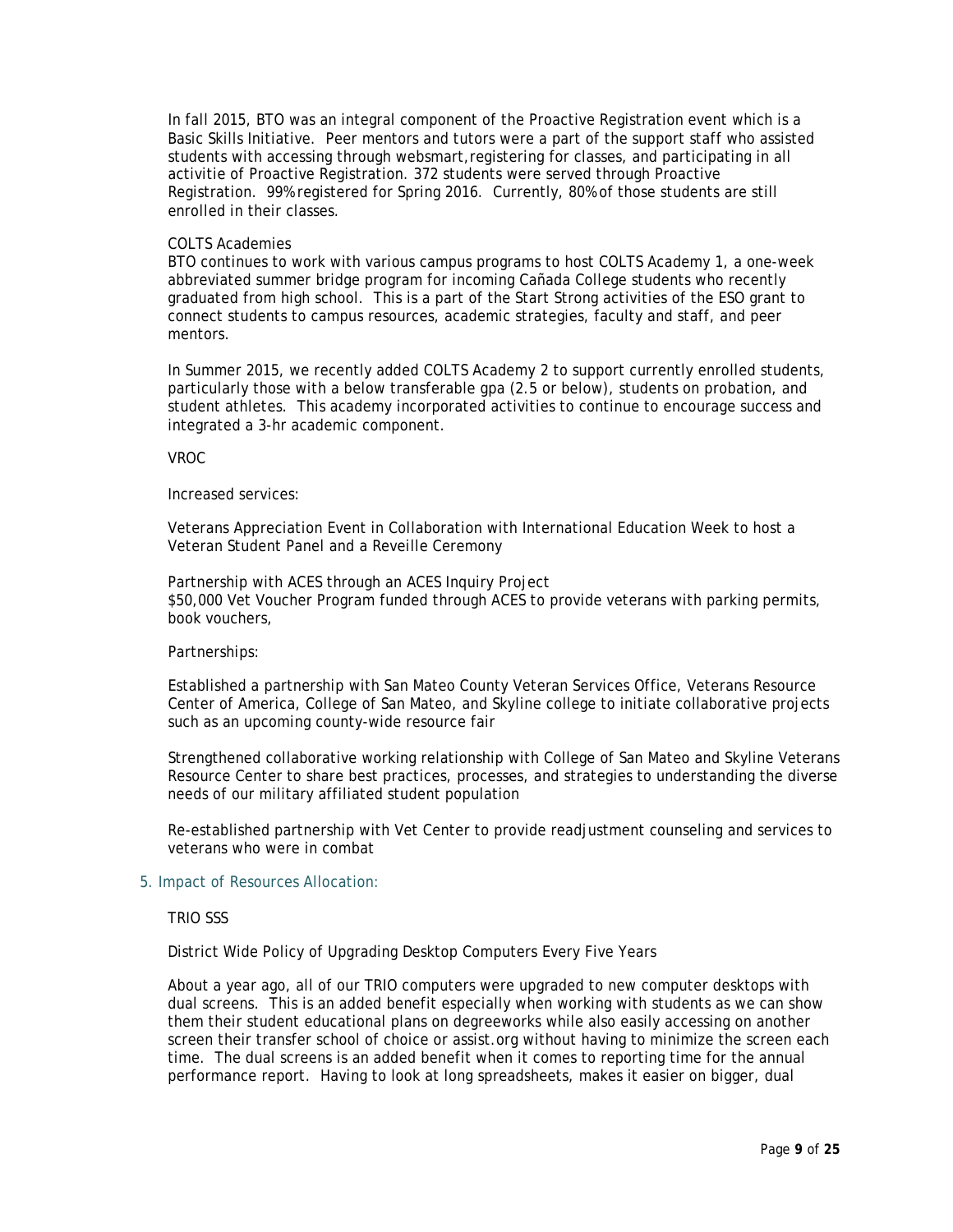monitors. Given that TRIO has such a lean budget, we are thankful that we are part of district that does not require grant funds to pay for new computer monitors and pc's.

#### Touch Screen Monitor for making Student Appointments

Purchased in Fall 2014 by the A2B program, a brand new touch screen monitor is now easily accessible for our students in our area make appointments for either the A2B, TRIO and/or BTO programs. This is time saving effort especially for the front staff because students can easily book their own appointments using this touch screen.

### Data Dashboard

Thanks in large part to the the PRIE office, Data Dashboard is now available for staff to run queries based on whatever criteria we wish to explore. This makes for viable intentional recruitment tool as the TRIO program is always looking for ways to outreach to students and track their progress as well. If we needed to find out which students are first in their families to attend college and who are enrolled in a certain math or English class, Data Dashboard can easily extract that information for us.

### Office Assistant II, Temporary Part Time

Araceli Arias was hired last academic year as part of the A2B and ESO grant to assist with marketing. Both programs have graciously allowed the TRIO program at no cost to use Araceli's expertise to create and edit flyers for our events. This has been such a wonderful benefit because our fliers are much more appealing and eye catching to the students. This also saved us a lot of time because as one may guess, creating fliers takes a lot of time and creativity. Araceli is highly skilled staff member whose specialty lies in graphic design.

# Assistant Project Director, ESO

Daniel Barba has many huge strides in setting a floor 2 system that makes our budgets much easier to track and maintain, something we have never had before. Daniel Barba, Assistant Project Director, has done so much work to centralize and make understandable the process of tracking our expenditures. Paid 100% from the ESO budget, Dan has lent his expertise to help with TRIO budget for the last APR and for this year's proposed budget for the new grant cycle. Dan has graciously taken on the daunting task of tracking all floor 2 budgets (A2B, TRIO, ESO, and BTO budgets) so that we are up to date on how much we have spent so far.

#### TRIO Upward Bound

(N/A- no additional resources were requested since the last program review)

#### BTO

Funding from Measure G to Expanding Student Opportunities

When Measure G ended, Bridge to Opportunities (BTO) Peer Mentorship Program became a grant funded activity of the Expanding Student Opportunities Title V, HSI federal grant in October 2014. This move has expanded the work of the peer mentorship program and instituted its name change from Beating the Odds to Bridge to Opportunities. Bridge to Opportunities captures the essence of the program with mentoring serving as the link between students' transitions and experiences in community college. More specifically, peer mentors work to support first year students to "Start Strong", continuing students to "Stay Strong", and transfer ready students to "Finish Strong."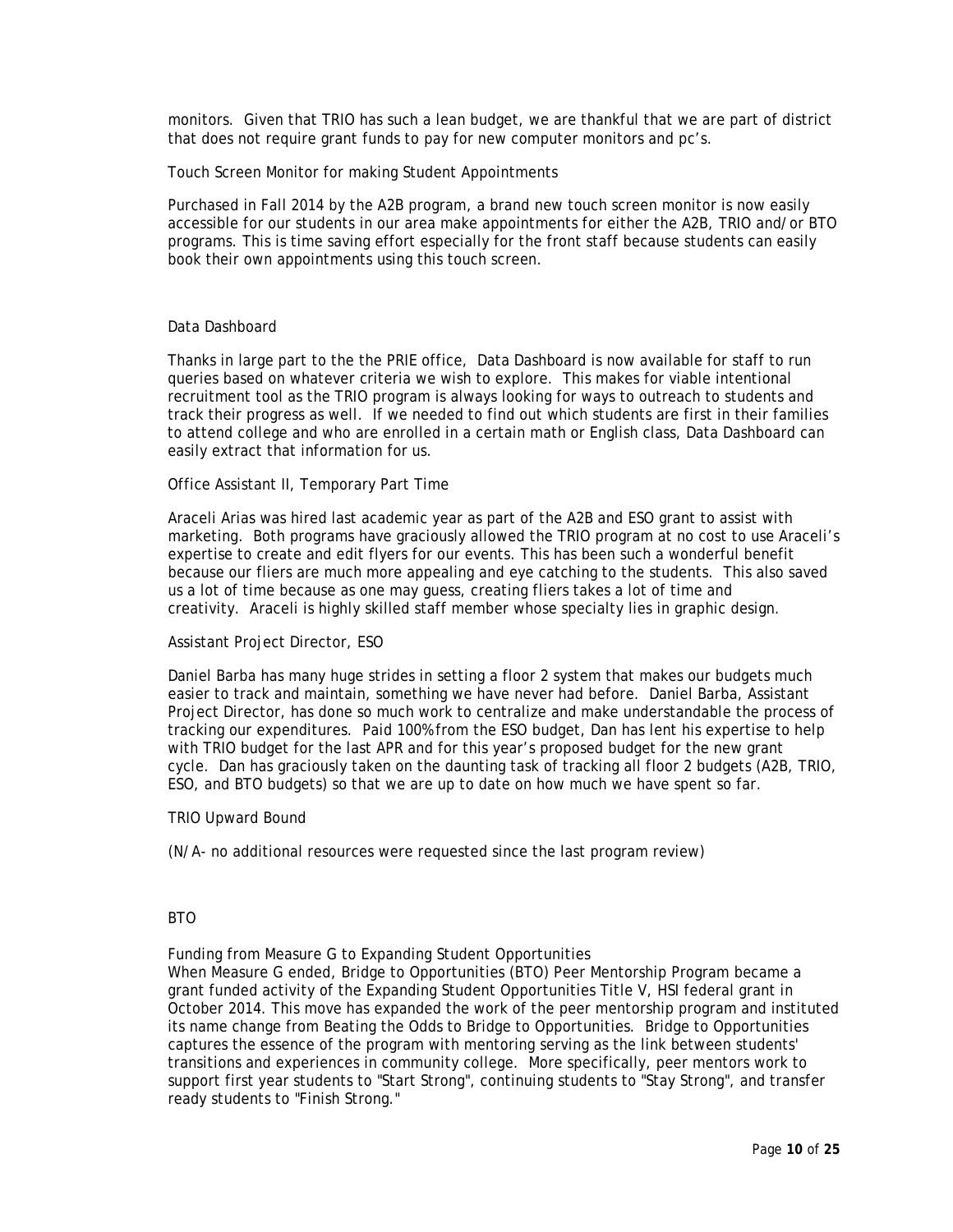## Program Services Coordinator

Effective March 2015, the TRIO (.50) /BTO (.30) /VROC (.20) Program Services Coordinator position was changed due to the increase in funding from ESO. The Program Services Coordinator is now .80 BTO and .20 VROC. This increase in time for staffing has benefited the program to provide more oversight and direction for BTO and ESO activities. This has also allotted more time and resources to coordinate the corresponding COLTS Academies as a part of the Start, Stay, and Finish Strong objectives. A full-time program services coordinator and a retention specialist are highly suggested to meet expanding programmatic needs and to support the students.

#### Peer Mentors

With ESO as the main funding source for BTO, we increased the number of peer mentors from 10 to 15 to accommodate the growth of the program and its new objectives. There are 5 additional peer mentors that are funded through A2B to focus on their major-specific students. The initiative to establish a DREAMers Center at Cañada College also requires hiring of 5 additional peer mentors that will be funded through Student Equity funds in the upcoming future.

#### VROC

The computers in VROC were recently upgraded to meet the technology needs of our students and staff.

The recent implementation and training on Data Dashboard has improved our data collection and analysis. As a result, we have been able to identify more veteran, active duty, and dependents who are Cañada students. This tool has also improved our ability to assess the retention, success, and completion data for veterans.

### **4. Current State of the Program**

#### 6.A.State of the Program - Observation:

#### TRIO SSS

Do more with less and show more data

TRIO in its new grant cycle lasting up until 2020 has its set of challenges and healthy sustainability initiatives. In this new reporting cycle, the TRIO program, as it currently exists is level funded but is expected to go above and beyond using innovative strategies to increase good academic standing by an additional 5%. Assessments on learning styles, career and work values , SMART Goal Setting as well as writing a personal statement and developing a comprehensive transfer plan are new requirements that TRIO students must meet in order to fulfill program guidelines.

Strategies which are currently being strengthened and improved such as COLTS ACADEMY, Math and Word Jams are just few that will help new eligible TRIO students. This new grant also calls for measuring our efficiency of our program services every year. This is also in alignment with program review guidelines and accreditation suggestions.

Program Cuts, Reframing and Collaboration of Services- Tutoring

Due to level funding, one on one tutoring was cut from the TRIO budget. To address this issue, TRIO has decided to reframe it services and work collaboratively with the Learning Center Tutor Coordinator to refer and help create study groups. Tutoring services on the whole are changing its approach to tutoring students. Supplemental instruction (SI) has proven to be a more viable tutoring approach than one on one tutoring.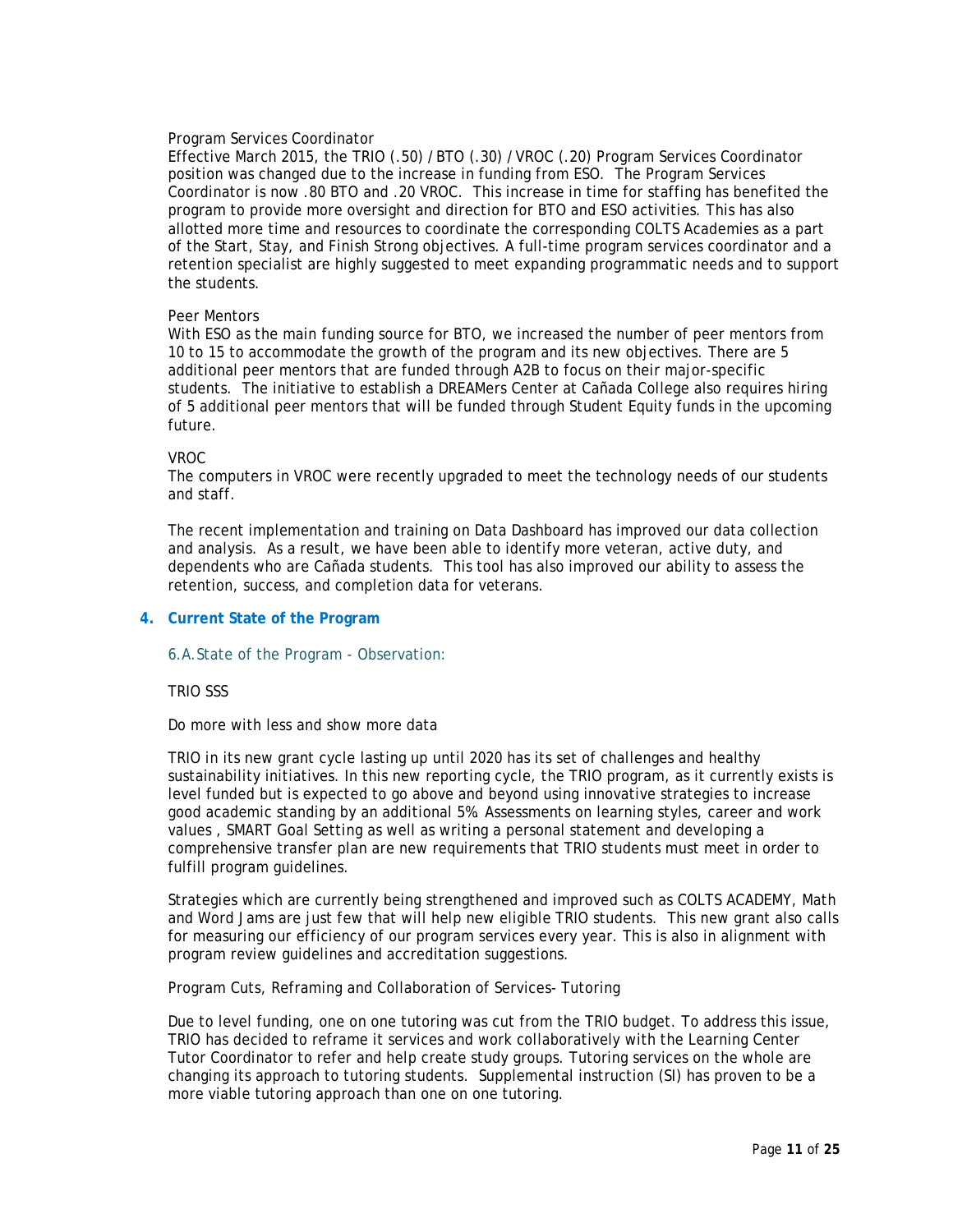• While, the original grant proposal suggested we our hire own TRIO tutors, we feel that collaborating with our institution's Learning Center tutoring services is a much more efficient and powerful delivery of services. As stated, in SEC 402D of the higher education of 1965, "a project assisted shall provide academic tutoring directly or through other services provided by in the institution."

That slight change will not cause an interruption of services as we are allowing them the opportunity to work with an array of more than 2 designated tutors.

• Also, working with their peers, is a more powerful, effective strategy of student success. We still feel that this collaboration style of tutoring services, benefits the program since they will still have the opportunity to have one on one tutoring interactions. "Some benefits of peer tutoring for students include higher academic achievement, improved relationships with peers, improved personal and social development as well as increased motivation (taken from www.nea.org/tools/35542.htm)."

• Specialized study groups are also a newly added benefit to TRIO students using the Buddy Up application. The Learning Center Tutoring Services has allowed us to create TRIO study groups to help our students form study groups. Our collaboration with the Learning Center, provides our TRIO students the added skill of forming study groups in which TRIO staff will help coordinate and oversee this component.

### TRIO Upward Bound

The program has operated successfully within the district, in spite of challenges such as budgetary constraints that have resulted in reduced tutorial hours and a shorter hours during the summer. The strength of the program is the quality and dedication of the staff and the emphasis on community. Both staff members have years of experience and continuously look for opportunities to collaborate with similar programs to bring resources and services to the Upward Bound students. Both staff members participate in community collaborative to strengthen program offerings and create awareness about the needs of low-income and firstgeneration students. Last, all staff are expected to continue to develop their skills with the goal to become better advisors to the Upward Bound population.

**BTO** 

## Program Growth

BTO has undergone many change as a result of being included in the Expanding Student Opportunities Title V Grant. It is now a part of the Learning Center activities and under Instruction. The recent name change of the program from Beating the Odds to Bridge to Opportunities in Summer 2015 is now gaining recognition from the campus community. The new name better explains the role of the mentors in "bridging" students to resources and communities of support throughout their academic career. Peer mentors are divided into three tiers, Start Strong, Stay Strong, and Finish Strong. The has helped to create a division of labor among the peer mentors and delivery of intentional services. Overall, there has been an improvement in the programmatic structure of the BTO, an increase of activity for the program, and an increase in the number of peer mentors. In addition to the peer to peer support through mentoring, BTO is highly involved in the Transfer Wall activities, COLTS Academies, Proactive Registration efforts, and development of a DREAMers Center.

## Space

BTO continues to outgrow its space in the Learning Center. Allocation of more space is recommended to accommodate the increased number of students utilizing the current location.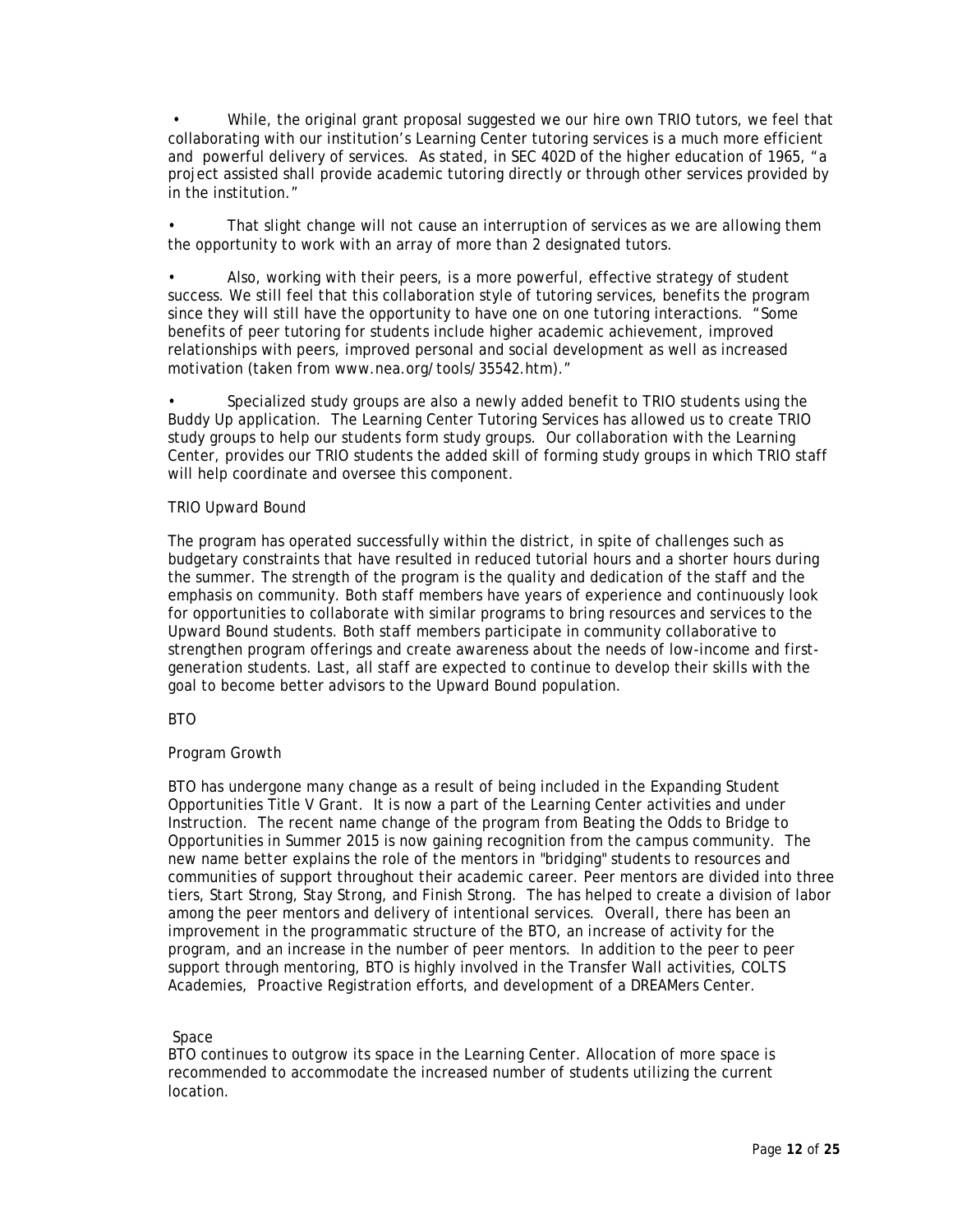### VROC

Cañada's VROC is working with Skyline and College of San Mateo to re-define the purpose of its services and programming to meet the need of not just veteran students who are using VA educational benefits but all military affiliated students including active duty, dependents, veterans of all eras. We have seen a increase in the number of military-affiliated students attending Cañada. With the new Vet Voucher program and partnership with ACES, more veterans are utilizing our services. The Vet Voucher program helps to offset the drastic difference in Basic Allowance for Housing veterans receiving the Post-911 GI Bill. It also provides financial assistance to students who may not be eligible for or able to use VA educational benefits. Additional services and partnerships are also being established to increase support for the students. There is also a recognized need to provide resources and training for faculty and staff on strategies on how to support military-affiliated students both in the classroom and outside.

#### **Staffing**

In 2013, the .20 Director of VROC and .5 Retention Specialist position was consolidated into one .20 Program Services Coordinator. The cut to staffing has resulted in the loss of community partnerships, funding sources, and consistent staffing of VROC. Staffing needs to be reconsidered to work towards increasing support for veterans who are disproportionately impacted student population at Cañada.

### 6.B.State of the Program - Evaluation:

### TRIO SSS

More money for Travel to National Conference or more institutional support for TRIO related conferences

In the proposed TRIO budget, the budgeted line item for travel is \$1,000. We felt the need to increase this line item to \$2,000 for the following reasons.

Professional development travel for staff if directly related to the project's overall purpose and activities, except that these costs may not exceed four percent of total project salaries. The Secretary may adjust this percentage if the applicant demonstrates to the Secretary's satisfaction that a higher percentage is necessary and reasonable (Electronic Code of Federal Regulations (e-CFR) Title 34, Chapter VI, section 646.30 Subpart D- What are allowable costs? (g)

We feel it is necessary to increase this amount because the entire trip will cost more than the original budgeted line item. At the time when we proposed this budget, we did not have an accurate estimation of the total cost of the trip since we were not sure where the upcoming conference was going to be held at. We knew we would have an opportunity such as now to give a more accurate estimation once the conference was advertised.

As stated in the E-CFR, Title 34, Chapter VI, Section 646.30, subpart D, "these costs may not exceed four percent of total project salaries." This proposed increase does not exceed that amount which is an estimated \$8, 6812.44. The proposed cost of this trip which includes: registration, flight, hotel, food and transportation is an estimated \$2800. This upcoming Council for Opportunity in Education (COE ) annual policy conference is "directly related to the project's overall purpose and activities (E-CFR, Title 34, Chapter VI, Section 646.30 subpart D)" since it is one of two conferences offered a year, specifically tailored to discuss TRIO related policies and issues and federal mandates.

Attending such conferences in person also serves as wonderful opportunities for TRIO Directors/Coordinators, such as myself, the opportunity to learn about best practices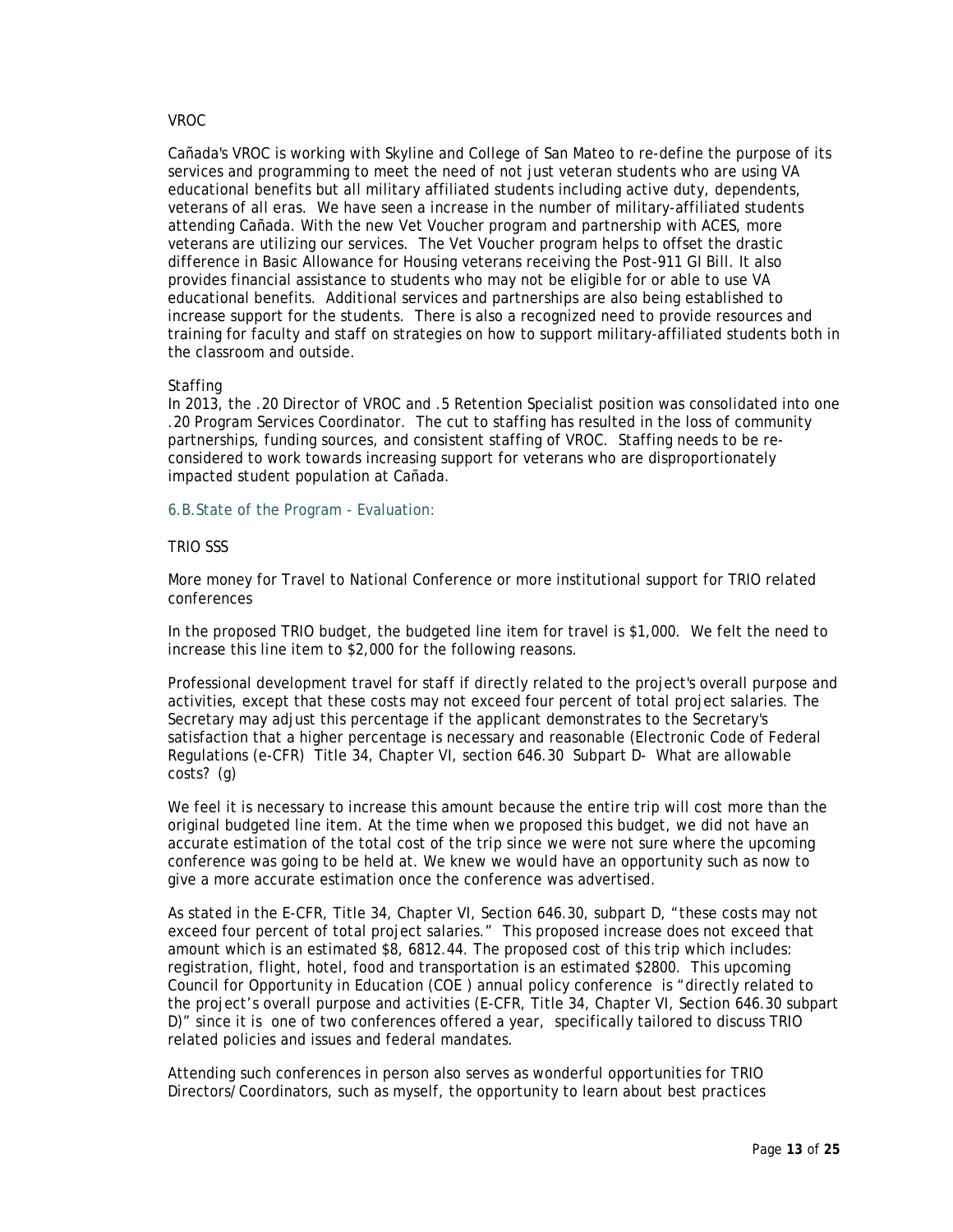pertaining to retention, motivation and graduation efforts and serves as opportunities to build solidarity with other TRIO programs nationwide.

These conferences also allow for TRIO programs to connect with other TRIO four year institutions that our students may transfer to in the future thus creating a stronger transfer pipeline.

There are also professional development funds at my institution available to faculty and staff but the amount can vary and comes on first come, first serve basis which usually covers registration costs. If granted professional development, the TRIO budget can save an estimated 500-800 dollars. Since professional development funds are moving way using monies for conferences such as these, I still feel the need for our institution to pay for directors like myself to attend such crucial yearly meetings. Many TRIO Directors across the nation and in many U.S. terrorities only have conferences such as these to network and brainstorm with other TRIO professionals, since no two programs are alike. For institutions to expect TRIO programs to keep successfully graduating and transferring our students, these annual and policy seminars are vital to our program development and enhancement. Because many of our TRIO budgets are so lean, the institution should set aside monies to pay for their TRIO colleagues to attend these opportunities.

### Increase Institutional Support and Space for new and existing TRIO initiatives

Given the state of our lean TRIO budget, more cuts will be made in programming and staffing over the next coming year if TRIO continues to be level funded. This new grant calls for an increase in program development (i.e. portfolios and assessments for every student) which means more money needed to use on supplies related to student activities and student documentation. Every other year, TRIO at Cañada hosts National TRIO Day, a day long student success conference to inspire our TRIO students to keep up the good work and stay hopeful. This has been a 6 year tradition that started with Cañada College and Skyline College. Every year, it is a daunting task for the hosting institution as to where and who will provide the monetary backing to have a successful event. Our institution has to do more than just secure the grant funded monies but also think about programmatic issues such as space, program development for students and adequate office space for our TRIO staff and students. These are often afterthoughts once a grant has been issued or refunded which become a trickle effect on delivery of program services to our students. Every year we graduate and transfer 30-40 of our TRIO students since 2006 helping to contribute to our institutions graduation and transfer rates. TRIO has been criticized for lacking a TRIO community on this campus when in fact, our space keeps on being taken away or shared as time goes on. We have done a great job with participating and collaborating with our sister programs and departments. Space remains a political hot topic on virtually every campus I have worked at. This is a campus wide, if not, community college challenge in general but nonetheless a relevant one that deserves serious consideration for long time existing, successful programs such as TRIO. We have come up on our decade long anniversary of TRIO at Cañada College with a proven success rate. More conversations are to come on next steps for TRIO to become an institutionalized program to continue to provide equitable access to our historically underrepresented students.

#### TRIO Upward Bound

Additional funding for tutoring would provide staff with the opportunity to participate more actively in the larger Cañada College community. Although, both staff members participate in classified senate and serve on campus wide committees, their participation and involvement could be greater with additional support from part-time staff.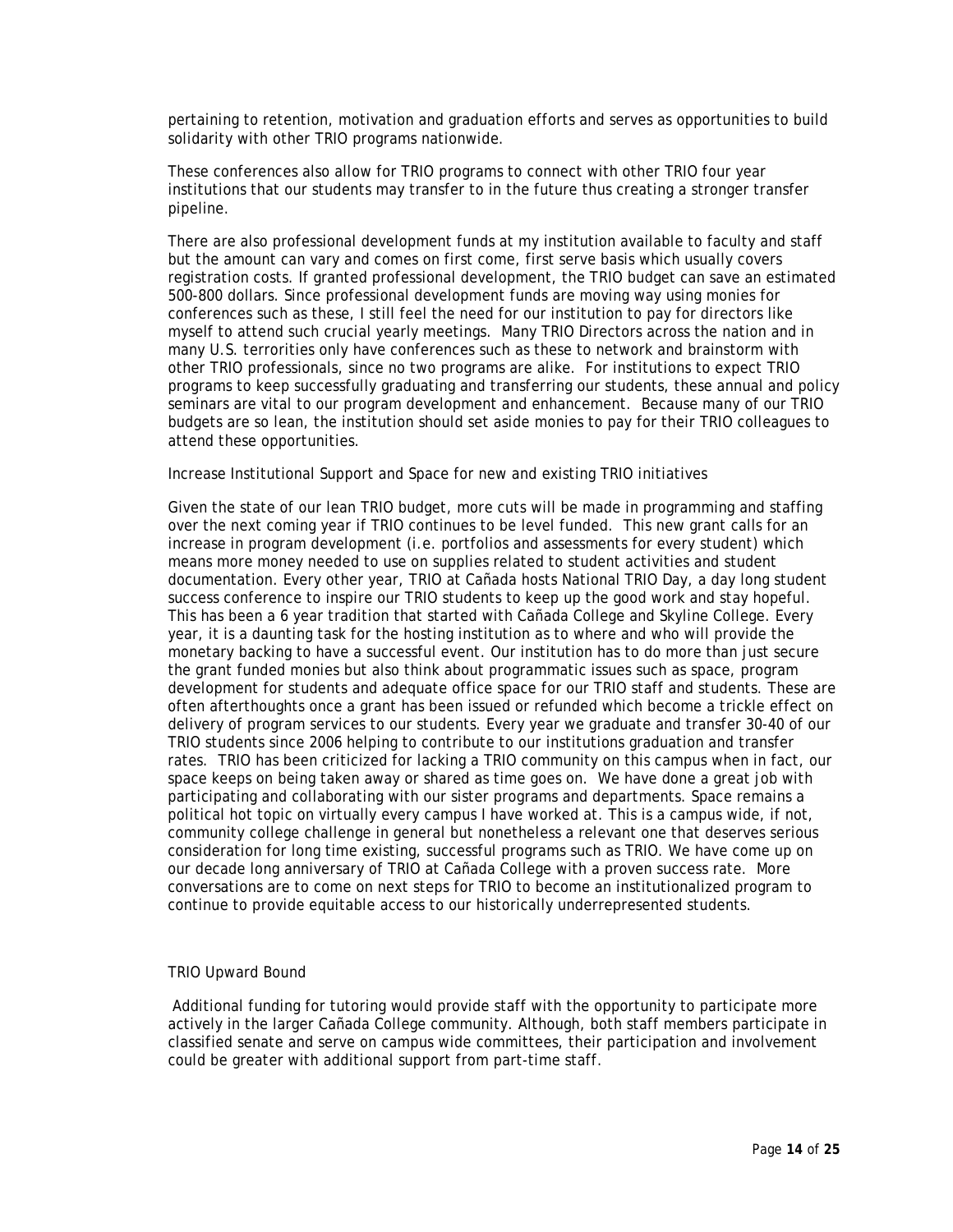## 7.A: Current SAOs and SLOs

### TRIO SSS

### SAO's-Service Area Outcomes

The TRIO Student Support Services program provides participants with a variety of services. The current Service Area Outcomes (SAO) include intrusive advising such as submitting progress, program participation points, academic counseling, cultural enrichment activities, priority registration, workshops, and transfer tours to four year colleges. For this academic year, we will focus on progress reports, a method that general counseling has modeled for students who are dismissal and or probationary status.

#### SLO's-Service Learning Outcomes

The current service Service Learning Outcomes (SLOs) are related to National TRIO Day, focusing primarily on the general session of the student Alumni Panel.

### TRIO Upward Bound

The Upward Bound program provides participants with a variety of services. The current Service Area Outcomes include exposure to collegiate environments, academic advising and assistance, workshops, and guest speakers on career. The current Student Learning Outcomes are related to high school requirements, college requirements, and skill improvement in subject areas.

### **BTO**

The Bridge to Opportunities Peer Mentorship Program provides peer-to-peer support for students at all stages of their community college experience to transfer. The current Student Area outcomes include activities geared toward the first year experience for traditional and reentry students, ongoing support and development of academic success strategies for continuing students, and transfer support for transfer-ready students. We have focused on the restructuring of the program and the delivery of services.

The current SLO is related to the development of the peer mentors, the development of their leadership skills, and their knowledge of campus resources.

## VROC

The current Service Area Outcomes includes academic counseling, VA certification of educational benefits, a voucher program for books, transportation, and food, and workshops on veteran services. The main SAO to be measured will be the Vet Voucher Program. The Student Learning Outcome is related to the VROC Vet Voucher Program funded through ACES and the level of satisfaction of services. We conducted a survey to assess students' perceptions of campus resources and climate.

## 7.B: SAO Assessment Plan:

## TRIO SSS

1. TRIO SSS participants will receive a letter from us enclosed with 3 progress reports for them to submit to their instructors and return back to us by our designated deadline each semester.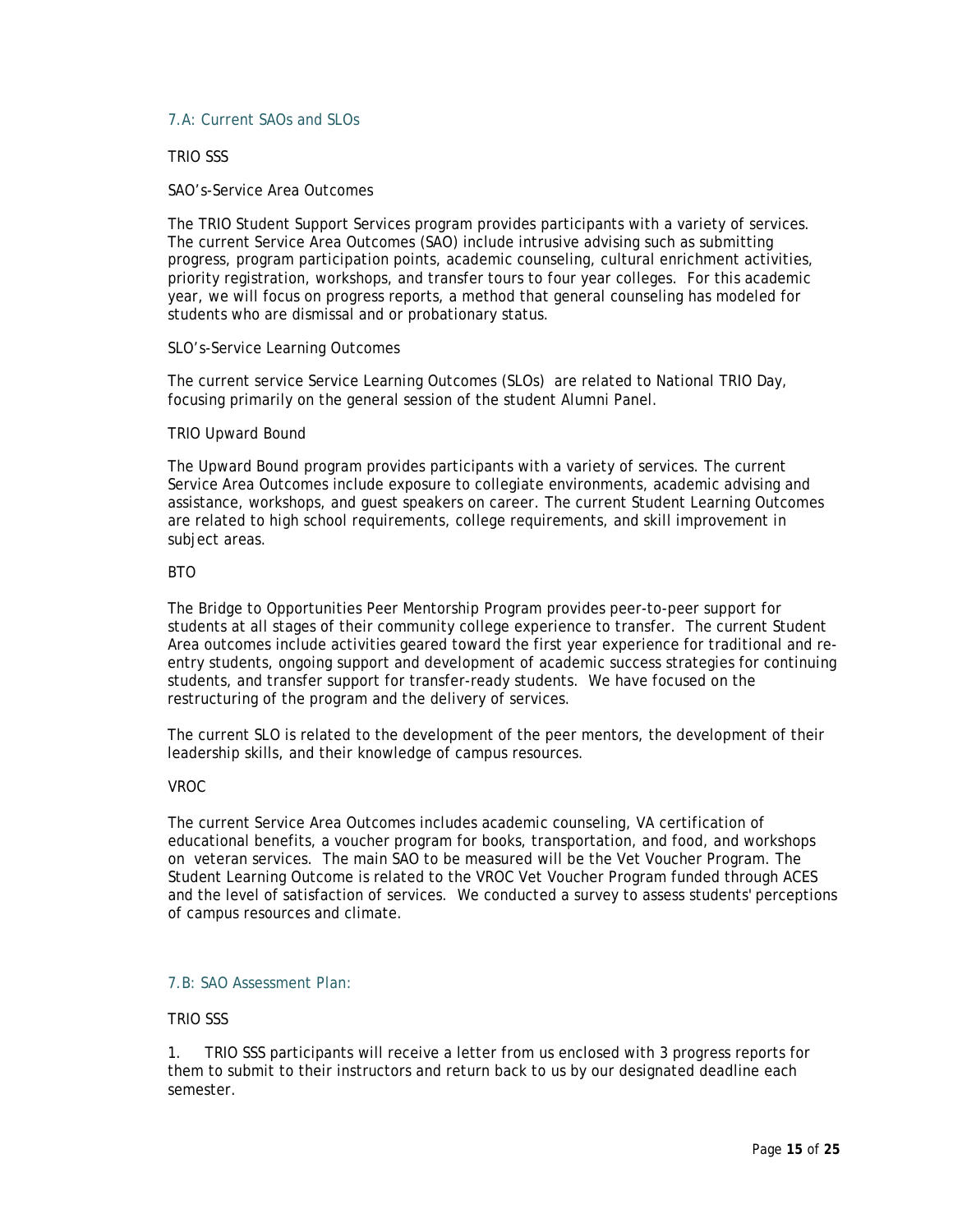2. TRIO SSS participants who are taking more than 3 classes can pick up more hard copies from our area.

3. TRIO SSS participants who are in EOPS will submit their progress reports to that department and EOPS will then give us copies. Students in BTO and STEM will also have copies made to disperse to those departments.

4. TRIO SSS participants with grades of C- or less will receive a follow up phone call requesting to make an appointment with a TRIO counselor.

5. TRIO SSS participants will also be sent an email or voicemail with referral services to tutoring.

6. TRIO SSS participants who submitted in Fall 2015 will be examined since Spring 2016 progress reports are not due until well after program review deadline.

TRIO Upward Bound

1. Upward Bound will provide participants with college tours to expose them to collegiate environments. (College Tours)

- 1. Attendance
- 2. Surveys
- 3. Student Reflections

2. Upward Bound participants will receive academic advising and assistance in secondary school course selection. (Academic Advising and utilize SEPs)

- 1. Academic Maps
- 2. Academic Actions Plans
- 3. District Cumulative Files
- 4. High School Transcripts/Education Plans
- 5. one-on-ones with Program Staff (min. 2 per year)
- 6. Family Meetings and orientations (min. 2 per year)

3. Upward Bound will provide participants with workshops and guest speakers to expose participants to careers. (Saturday College/Senior Workshops/Summer Program)

- 1. Attendance
- 2. Academic Maps
- 3. program evaluations

4. Upward Bound will improve participants' skills in High School subjects. (Tutorials/Summer Program)

- 1. Attendance
- 2. Pre and Post testing
- 3. Upward Bound Student Evaluations/Grades and commentaries from teachers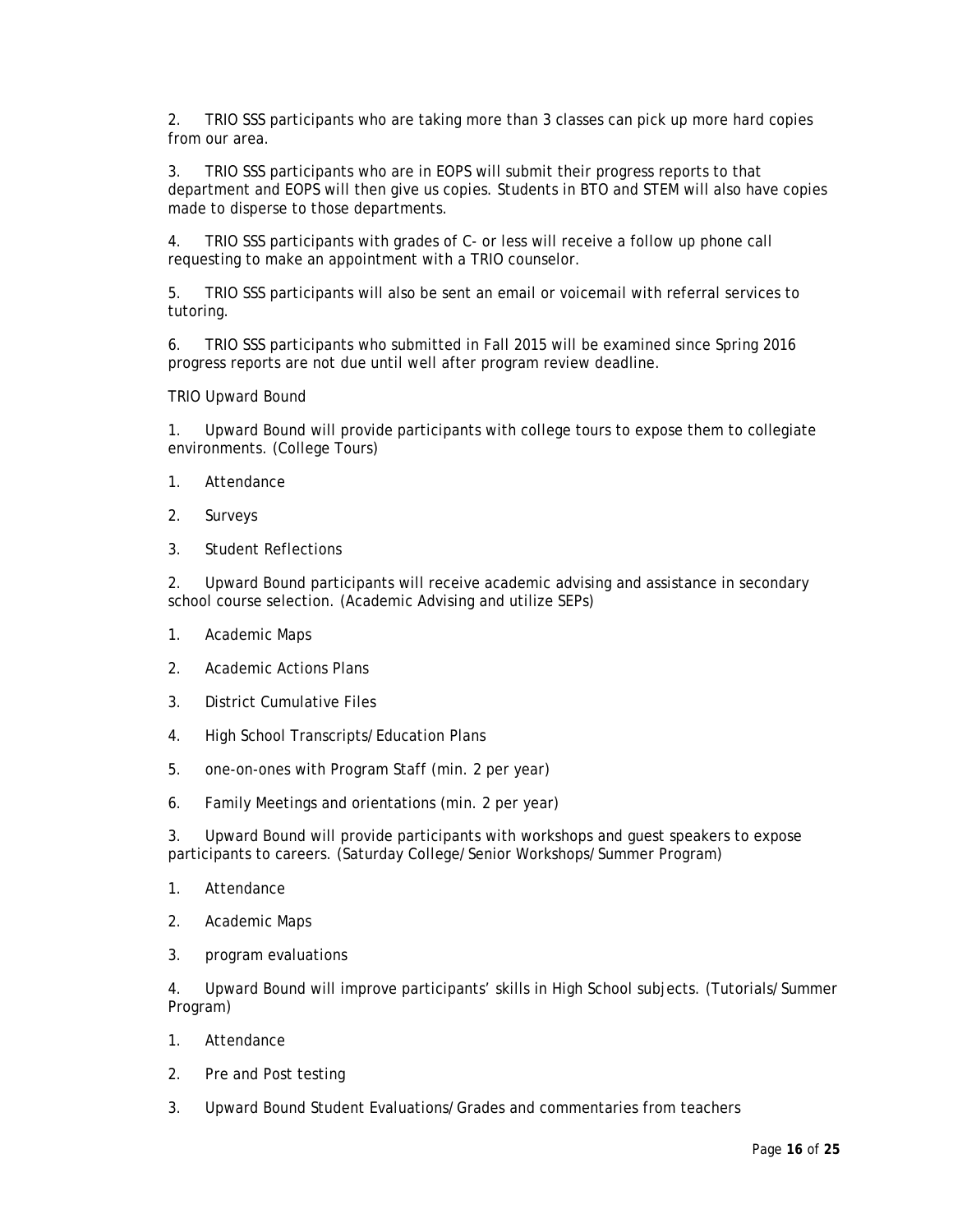4. GPAs and credits earned (elective units)

## **BTO**

1.Peer mentors in the Start Strong tier will develop activities and strategies to support new and incoming students.

- 1. Review case studies of former BTO participants and first year students
- 2. Ongoing staff meetings and trainings
- 3. Logic Models

2. Peer mentors in the Stay Strong tier will develop activities and strategies to support continuing students to stay motivated and focused on their educational goals.

- 1. Review case studies of former BTO participants and continuing
- 2. Ongoing staff meetings and trainings
- 3. Logic Models

3. Peer mentors in the Finish Strong tier will support existing transfer activities and initiatives to support students who are transfer-ready and are in the process of transferring.

1. Review case studies of former BTO participants who transferring and have already transferred

- 2. Ongoing staff meetings and trainings
- 3. Logic Models

## VROC

1. Veterans, dependents, and active duty who are identified through Data Dashboard will receive an email about the new Vet Voucher Program.

2. Participants will be asked to complete a brief survey to confirm that they meeting the following requirements:

proof of military experience (discharge papers, military identification, etc). must be in good academic standing (2.0 and above) must have an updated student education plan must be enrolled in at least 1 class at Cañada

3. Applications will be submitted.

4. Program Services Coordinator reviews application, emails and calls applicant to inform them of any follow-up steps or to award the voucher.

5. Participant is able to purchase any educational-related materials from district bookstores, receive a parking permit, and other support through the voucher program.

6. The overall impact of the voucher program will be assessed at the end of Spring 2016.

## 7.C. SAO Assessment Results and Impact

## TRIO SSS

1. About 45 students in Fall 2015 submitted progress reports out of the currently enrolled 151 students.

2. That is an estimated 30% return rate.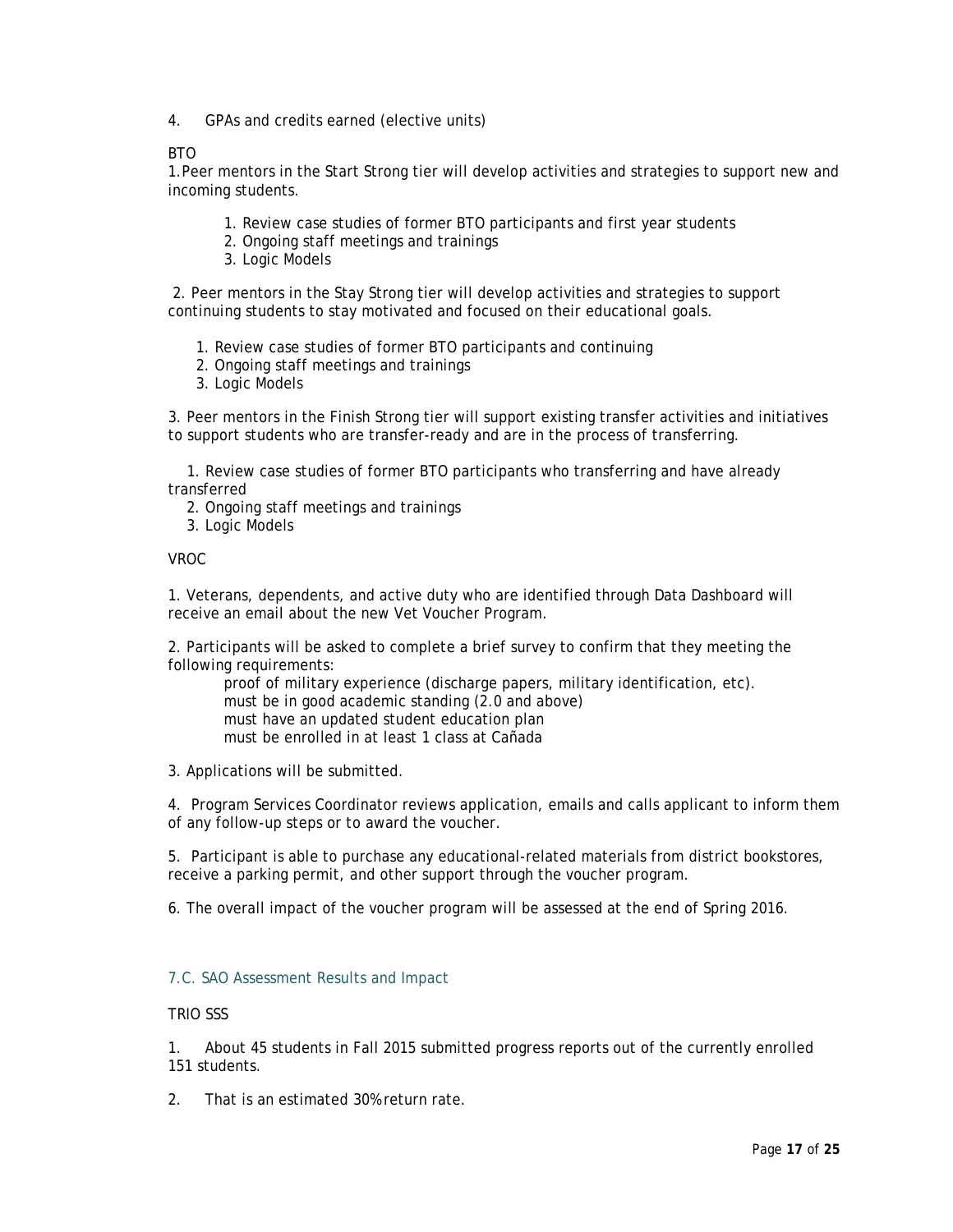3. More follow up of current student participation needs to take place.

4. More immediate follow up when students submit progress reports should take place.

5. TRIO staff should check off progress reports as they come in such as weekly contacts to students.

6. More incentivized outreach of submitting progress reports needs to be advertised such as attending cultural enrichment activities.

7. When students are do well in their classes, students who submit progress reports should have recognitions as well.

8. TRIO students who excel and place on the Dean's list should be advertised in the TRIO area and acknowledged for their accomplishments.

9. Partner with Sparkpoint to see what incentivized financial literacy offerings are available to them.

## TRIO Upward Bound

1. Upward Bound students (88%) participated in college tours which exposed them to collegiate environments. Students surveyed indicated that college tours were helpful in identifying future goals and prospective colleges. One student commented on the opportunity to learn about the Incentive Awards Program at UC Berkeley "I thought that special meeting was extremely helpful. Learning someone's experience and transition to UC Berkeley was informative, especially since she was a former Upward Bound student."

2. Upward Bound student participants received academic advising and assistance in secondary school course selection. Students who took part in the summer College Prep courses demonstrated that they had an understanding of educational plans. 100% of the students in that course created an educational plan. They were able to write and discuss their plans.

3. Upward Bound staff coordinated workshops and guest speakers to acquaint participants with careers choices. The summer program operates on Cañada's campus and Upward Bound summer instructors utilize the library, learning center, career center, and financial aid office intentionally to inform students about resources available on a college campus. 82% of all summer program participants take part in these activities while on campus. Additionally, 88% of students were able to meet with the career center staff and take part in special activities to identify their career choices and options. They were able to utilize the curriculum provided by the career center to create their own resume and cover letters.

4. Upward Bound improved participants' skills in High School subjects through improved participation in tutorials and improved GPA overall in academic subjects. Participation in tutorials improved from Fall to Spring semester with participation rates increasing in math tutorial requests. Students went from an average of 25% of students participating each day to 66% participation. Additionally 88% of all participants completed or exceeded their weekly tutorial requirement of 3 hours a week. This led to only 3 Upward Bound students going onto academic probation for having less than a 2.5 GPA. By the end of the semester only 1 student still had less than a 2.5 GPA in academic subjects.

## BTO

1. With the re-structuring of peer mentoring and creating a tiered system to support students to Start, Stay, and Finish Strong, the on-going trainings and case studies have increased peer mentors' understanding of their roles and the population that they are serving. Based on qualitative responses, 95% of the peer mentors have a clear understanding of their role. They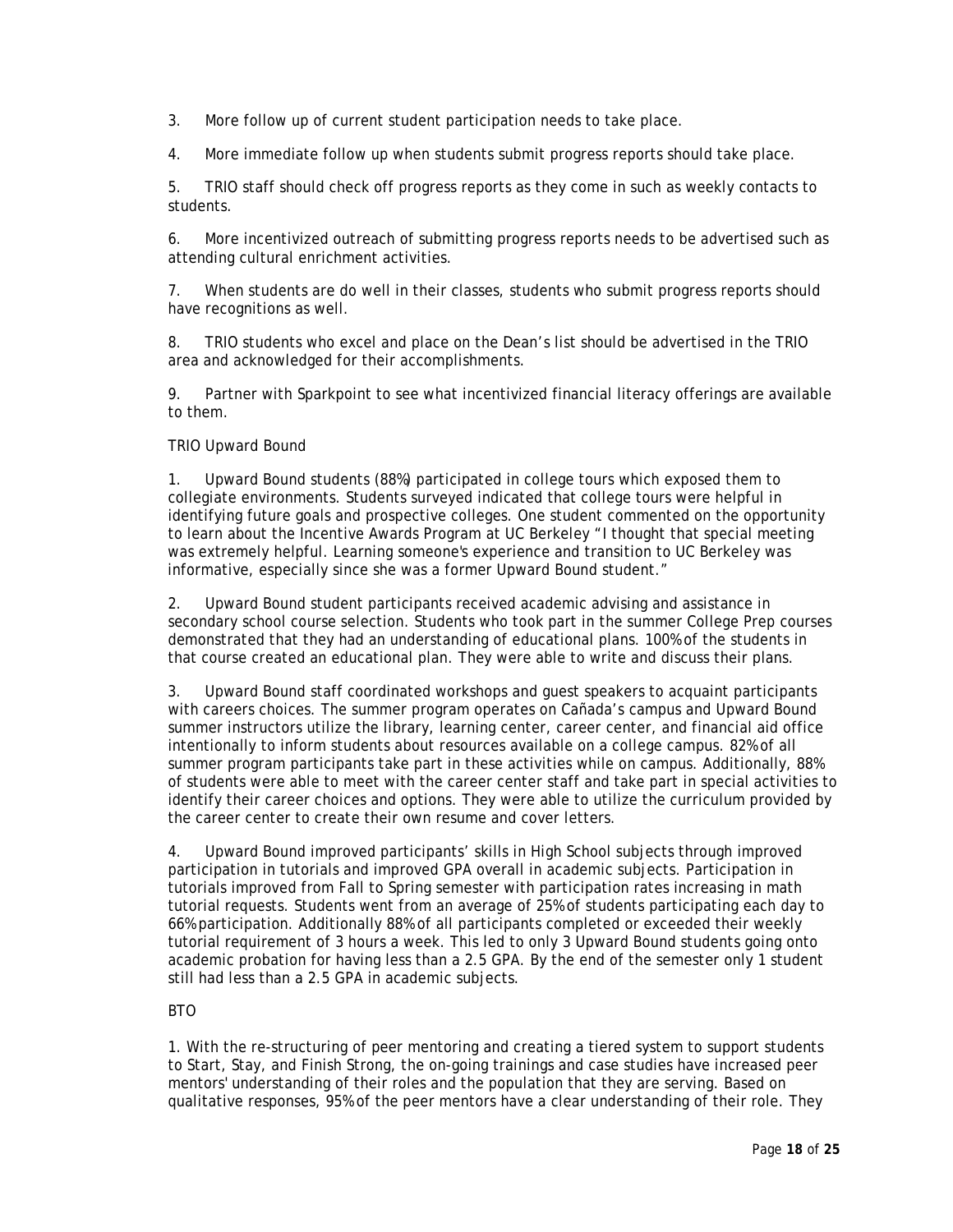are better informed and equipped to support their particular population.

2. More assessments need to be conducted with the peer mentors to collect quantitative data.

VROC

1. This is the initial implementation of the VROC Vet Voucher Program.

2. 39 participants applied for the book and transportation voucher.

3. 15 semester parking permits were distributed to veterans and/or dependents.

4. 26 received \$200 book vouchers for the semester.

5. 13 required additional follow up such as meeting with an academic counselor. Of those, 3 have meet with the Vets Academic Counselor, updated their SEPs, and have received the vouchers.

6. More follow up needs to be conducted with the 10 students who have not yet received the vouchers.

7. 1 student veteran who is not in data dashboard self-identified and received the voucher

8. More outreach needs to be done to increase the visibility of the services and utilization. There is a need to provide these services to our military-affiliated population.

## 7.D: SLO Assessment Plan:

## TRIO SSS

What do we want to measure? National TRIO Day (NTD) is a large scale event that brings together all TRIO students from both Canada College Upward Bound and TRIO Student Support Services Program (SSS) and TRIO SSS from Skyline College. This a day long event that offers workshops on student success such as study abroad, self sabotage, financial literacy, transferring to a four year university and TRIO Advocacy.

The SLO's we would like to measure are students' feedback on transferring from a community college to a four year university. The Alumni Transitions panel is also general session workshop so many of the NTD participants will attend this workshop.

How? Pre and post surveys about their experience attending the NTD's Alumni Transition Panel will be measured.

SLO: Students will gain new information about transferring from a two year to a four year.

SLO: Students will feel more prepared about the process of the transferring to a four university.

## TRIO Upward Bound

1. Upward Bound participants attending workshops will improve their understanding of postsecondary requirements and college admissions process. (Saturday College/Senior Workshops/Summer Program/College Tours/community events)

a. Surveys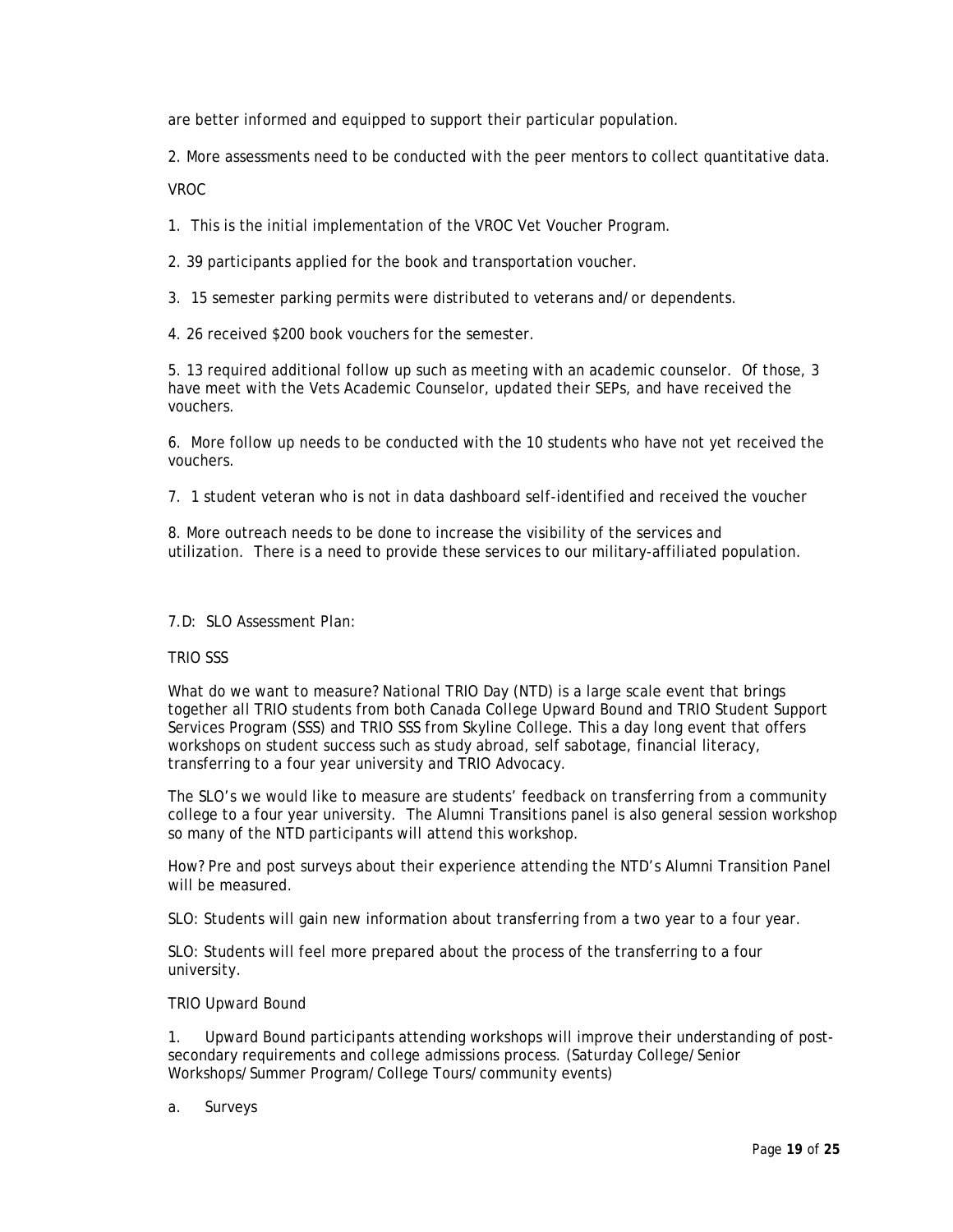- b. Student Evaluations
- c. Number of Participants in Post-Secondary Education

2. Upward Bound participants attending Academic Advising appointments will know the High School requirements and the post-secondary admissions requirements. (Academic Advising/Senior Workshop)

- a. Survey
- b. Student Evaluations
- c. Transcript
- d. Student Resumes
- e. Number of Participants enrolled in Postsecondary Education

3. Upward Bound participants attending Tutorial and summer classes will increase their understanding of subjects. (Tutorials/Summer Program)

- a. Transcripts
- b. Attendance
- c. Tutor Logs
- d. Student Evaluations
- e. Progression to the next grade level
- f. focus groups and testimonials
- BTO

With the new changes to the structure of mentoring in BTO, we wanted to measure the impact of the change and the knowledge peer mentors have of the different student needs. Post surveys will be distributed to the peer mentors at the end of the semester to assess the leadership development and their knowledge of the student experience in relation to their mentorship role. Peer mentors will participate in weekly staff meetings with trainings and case studies.

1. Peer mentors will improve their leadership skills to succeed academically and personally.

## VROC

The Vet Voucher Program is semester-long program funded through Student Equity. In addition to providing veterans with financial support, it also directs student to academic counseling and VROC services. It also includes an assessment to measure participants' feedback of the campus climate, resources, VROC services, and interactions with faculty.

1. Students will feel supported by Cañada college programs, staff, and faculty.

## 7.E: SLO Assessment Results and Impact

TRIO SSS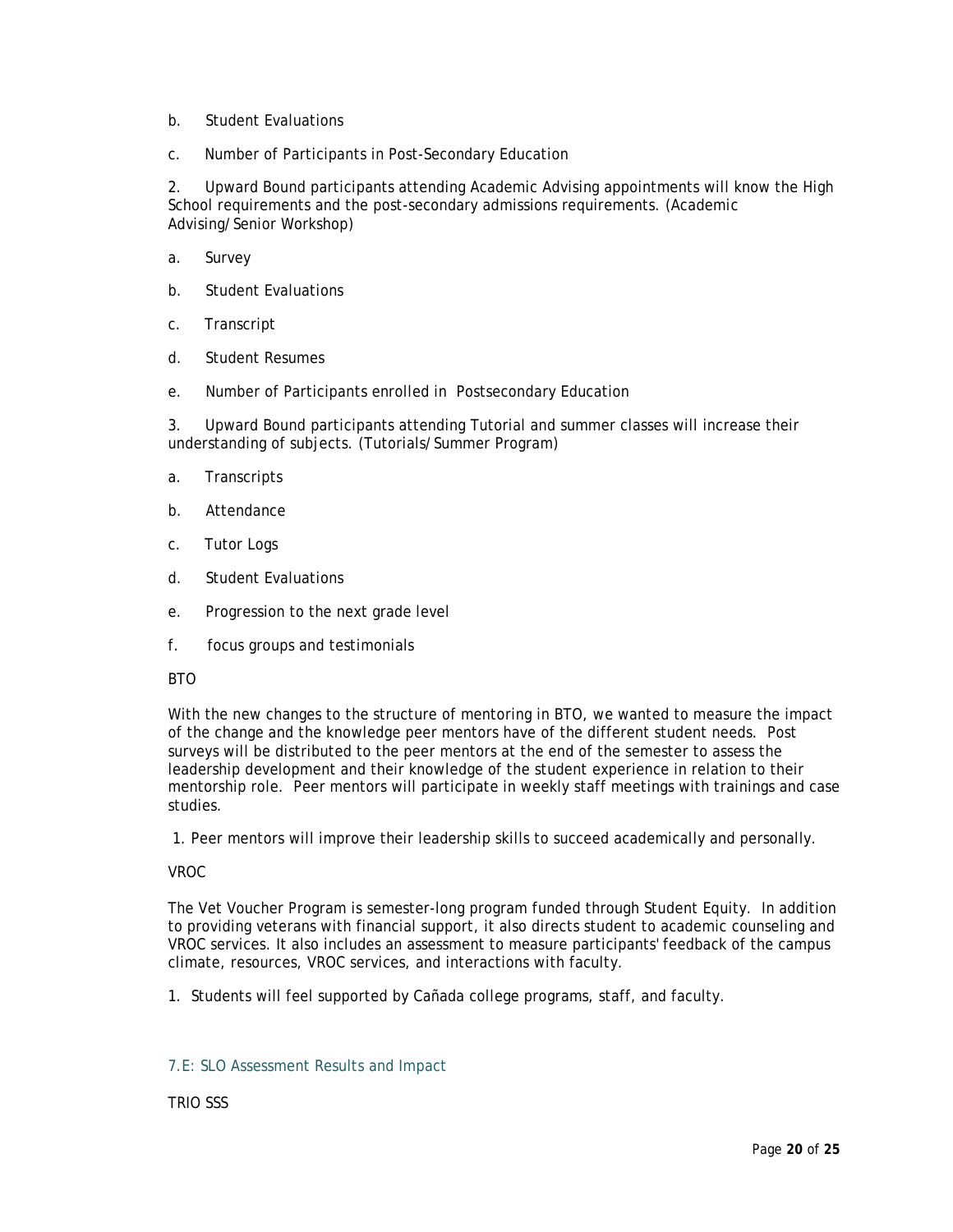Summarize the findings of your program's SLO Assessments. What are some improvements that have been, or can be, implemented as a result of SLO Assessment?

1. A total of 41 surveys were returned.

2. Students were surveyed a total 5 pre and post statements which were required using likert scale responses, 1 as low to 5 as high. 3 open ended questions were also asked.

3. For the statement: "I am aware of the differences between a community college campus and a four year university," 13 (highest pre rating) students choose a "3". For post ratings, 23 students chose "5". This is a good indication that students found this panel useful and informative.

4. For the next statement, " I am aware of campus resources available to me." For the Pre survey portion, 14 students chose a "3" rating whereas after the panel, 25 studens selected a "5" and 14 students selected a "4" rating.

5. Students also rated the following statement after the alumni panel. " I am knowledgeable abou the transition from high school to a four university." Pre-survey results indicate 15 students selected a "3" feeling middle of the road about this statement whereas 21 selected a "5" after the Alumni Panel and 18 selected a 4 afterward.

6. Surveyed students also a noted an increase in their knowledge about transitioning from a community college to a four year university. Highest rated responses for post statements were rated 4 and 5 whereas pre survey noted a 3 for this statement.

7. All 41 students responded "Yes" to the open ended question, " Was it helpful to hear from Alumni which is a 100% response rate. Comments such as: "I got examples of what type of life it could be. It helped me to become more open minded and see the different experiences that people have. Yes because it made not scary."

8. This National TRIO Day did not have a sign in sheet on the actual day so it is hard to tell what is the breakdown of Upward Bound, TRIO SSS Skyline and TRIO SSS Canada students.

9. More organization was needed for this session. Questions for panelists were not readily available the day of the event causing a delay in reprinting the questions.

10. Rotating the panelists versus all the student sitting in a long row at the front of the room were discussed to see what was more efficient. Perhaps a question to add on the survey would be to ask the student preferences.

11. Pre and post surveys should be administered at all the NTD sessions in the future since many sessions relate to student success tips and tools which benefit TRIO and non TRIO students.

### TRIO Upward Bound

1. Upward Bound participants improved their understanding of post-secondary requirements and college admissions process. The Spring SEP workshop, where students learn about Student Educational Plans, contains pre and post testing. Likert results indicated that students found students had heard about a SEPs but were uncertain if they had one (mean 2.3) at the beginning. However, at the end of the workshop they had improved their understanding of the purpose of SEPs and reported that they knew when to meet with a counselor (mean 3.3). This information regarding SEPs was used to plan the curriculum for the College Prep course which allowed students to read, write, and think more critically about their SEPs and produce a final project. Upward Bound participants attended Academic Advising appointments and learned about High School requirements and the college admissions requirements. Our evaluations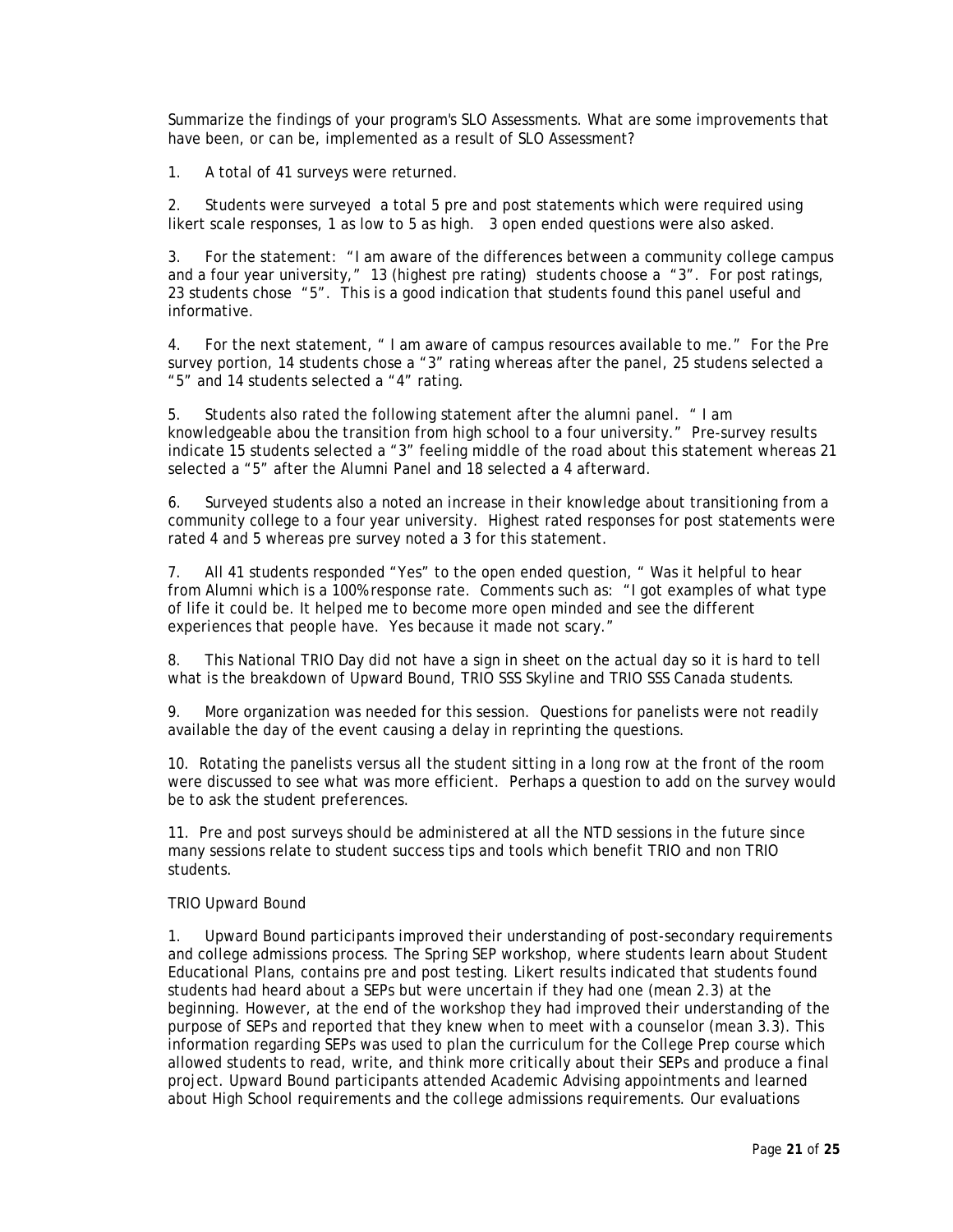found that (20%) of the students did not know the difference between high school graduation requirements and A-G college entry requirements. However, after workshops and one on one meetings with program staff, 95% were able to correctly identify A-G college requirements. These were later written and aligned in Summer Program activities and classes.

2. Upward Bound participants who attended tutorial sessions and summer classes increased their understanding of subjects as seen through progression from one grade to the next, 100% continued onto the next grade. Additionally, 100% of students who took part in the Summer Program attended Instructor Office hours and tutorials. Additionally, 94% of Summer program participants were successful in maintaining their academic goals of a C or higher in summer courses completed.

BTO

1. A total of 15 surveys were submitted measuring the development of leadership skills for academic and personal success of peer mentors.

2. The responses were:

Q. BTO has helped me feel more confident being a part of Cañada:

14 Strongly agree 1 Somewhat Agree

Q. Participation in BTO allowed me to develop support relationships with other

students.

13 Strongly Agree 2 Somewhat Agree

Q. I now have the skills to do well academically at Cañada.

11 Strongly Agree 2 Somewhat Agree 2Agree

Q. BTO has helped me improve my leadership skills. 14 Strongly Agree 1 Somewhat Agree

3. The survey also asked open-ended questions regarding the most beneficial and least beneficial activities. These include:

Most beneficial: proactive registration, learning from others, impacting others, trainings on campus

resources, student interactions, weekly staff meetings.

Least beneficial: doing call backs for proactive registration, holiday potluck, and need to improve

communication

4. Overall, BTO peer mentors' survey results indicate a strong relationship between their roles as peer mentors and the development of their leadership skills for academic and personal success.

4. Follow up: We will work towards improving our communication between peer mentors, staff, counselor, and participants by incorporating social media messaging, emails, and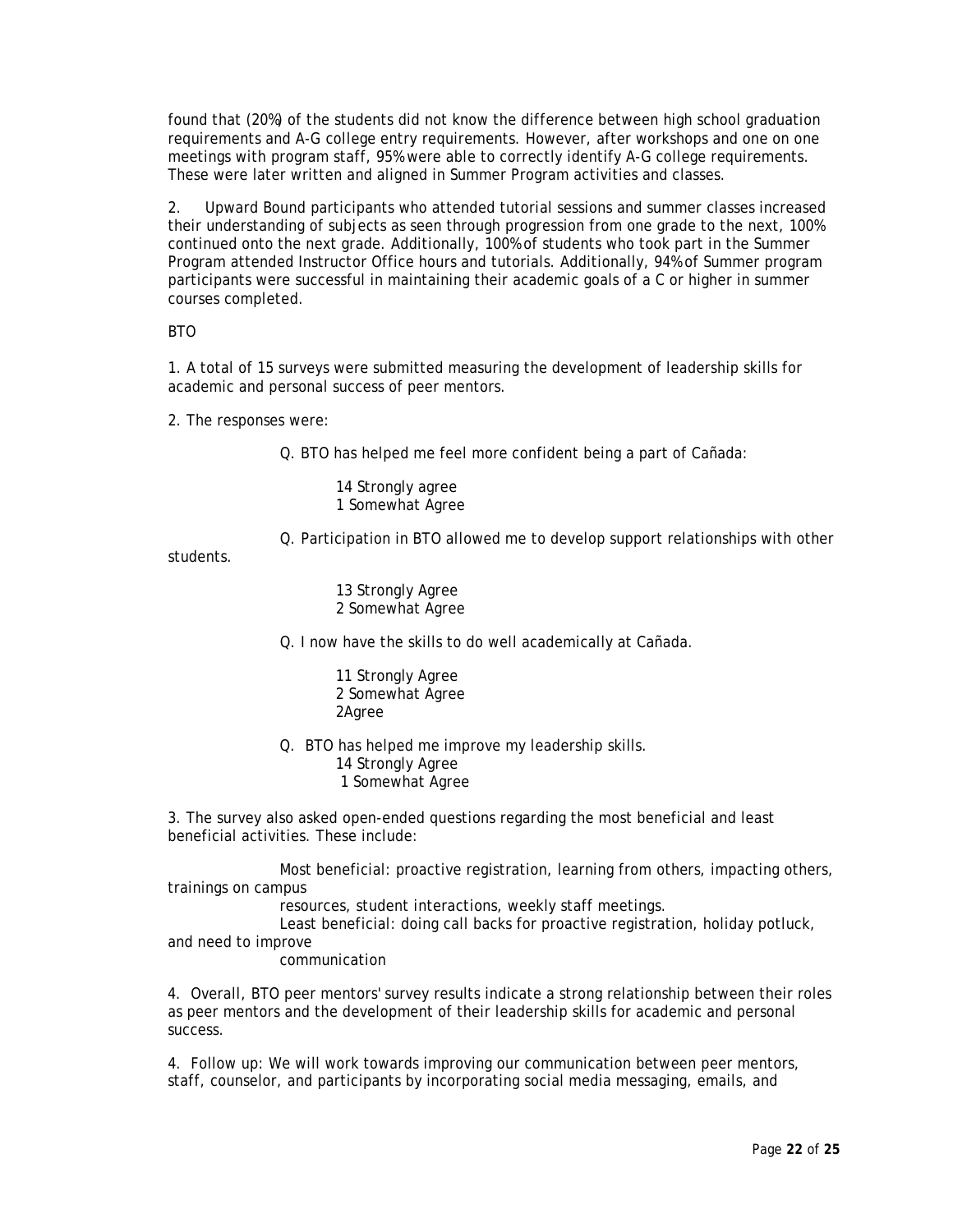planning ahead. We will continue to develop more opportunities to measure and further develop the mentees' leadership abilities.

VROC

1. A total of 39 surveys were submitted.

2. Students were surveyed on the Vet Services that they use on campus:

20 use Academic Counseling

- 11 use VA Certifications
- 25 use VROC

3. 13 participants participant in 1 or more other campus programs like EOPS, TRIO, STEM, and DRC.

4. The next series of questions measured the participants' level of satisfaction of campus climate, faculty, and staff.

Q. How satisfied are you with Cañada's Veteran Services?

 very satisfied very dissatisfied satisfied 6 neutral

- Q. How satisfied are you with our Student Support Services?
	- 18 very satisfied 16 satisfied
	- 6 neutral

Q. How satisfied are you with your interactions with faculty?

- 20 very satisfied
- 16 satisfied
- 4 neutral

5. The next question asked participants for recommendations for additional services. Responses included tutoring, orientations, more counseling availability, veteran benefit representatives, career planning and job placement, housing, and access to computer rentals.

6. The final question asked participants to provide open-ended responses about anything they would like us to know about their experience. Responses have commended our campus for its inviting and supportive campus climate, the STEM Center support, and exceptional counseling support.

## **5. Looking Ahead**

7.F: SAOs and SLOs for the Next Review Cycle

TRIO SSS

SAO's

For the next cycle, TRIO SSS would like to improve our efficiency of progress reports. The current return rate is 30% and we would like see an increase by reaching 40% of progress reports submitted for this next Spring 2016. Exploring incentivized rewards with Sparkpoint would help us greatly and uplift the students motivation.

SLO's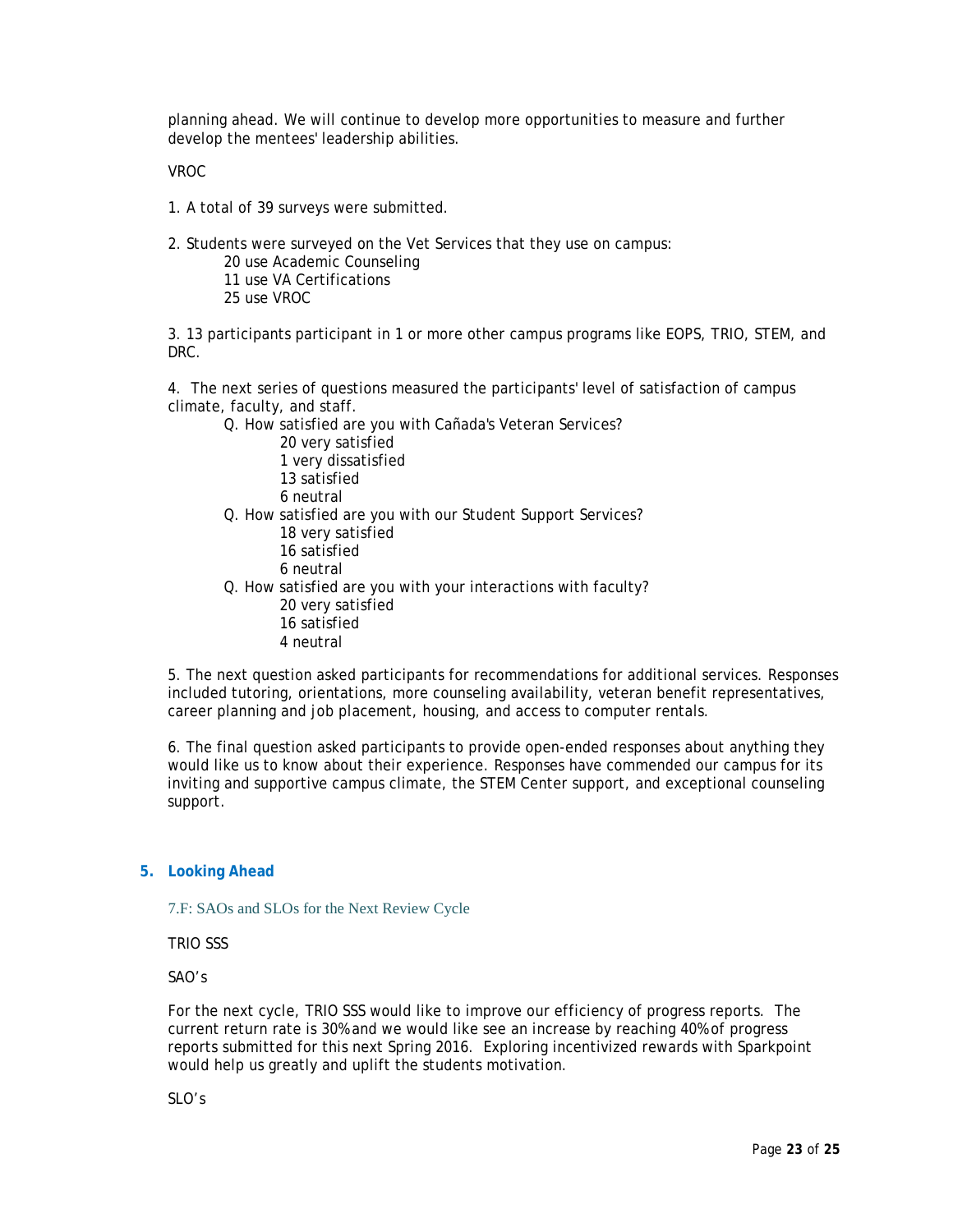TRIO SSS at Canada would like see if it feasible to create a general session pre and post surveys that will capture workshop effectiveness and learning acquisition.

TRIO SSS at Canada College faced budget cuts last academic cycle, ridding of the individualized tutoring. Perhaps effectiveness of learning center tutoring on TRIO students could be measured.

## TRIO Upward Bound

Program staff is intentional about improving program offerings and receiving feedback from students. Through incorporating youth development practices of engaging youth in decision making and creating change, we are cultivating youth leaders. Staff involves participants in presenting to peers, being advisors for events, and planning activities. This creates opportunities to practice leadership and create student engagement. The idea is to continue to utilize the same SAO and SLO. Both are critical to measure the success and long term impact of the program. We will continue to review program measures and utilize information to improve and make changes. One area we have seen a need is in community building. Student report that they want a stronger connection to each other and the program staff. Many students wrote that they wanted more time to connect at a deeper and more meaningful level, therefore we will consider implementing more one-on-one sessions as well as student led activities where they can interact outside of the academic setting. Last, something that we are interested in possibly evaluating is the way program staff communicate with students- email, texts, mailings, web content, etc. Furthermore, we also plan to assess how students access information about the program and the effectiveness of program materials to communicate objectives and expectations.

### BTO

## SAO

As the program continues to expand its reach in mentorship, we will continue developing each tier of the program from Start Strong, Stay Strong, and Finish Strong. This will also include improving our data collection to not only include students that are served through the one-onone mentorship but are also served through the program's contributions to campus-wide initiatives such as COLTS Academy and Proactive Registration.

## $SI<sub>O</sub>$

BTO will work towards identifying a pre and post assessment on the mentor relationship to determine the effectiveness of the practice and identify areas for improvement.

## VROC

## SAO

VROC will continue to improve upon its new Vet Voucher program and continue to assess the impact of the book, transportation, and food vouchers. This will also include improving outreach, intake, and data collection processes for the program. Continued collaboration with Student Equity, other campus partners, and community partners will be necessary for improvement of services.

## SLO

VROC will be conducting a pre and post assessment of impact of providing career services for our students. We will be offering a "Boots to Suits" career exploratory workshop series and job opportunities for veterans in the next cycle.

#### 9. Program Improvement Initiatives